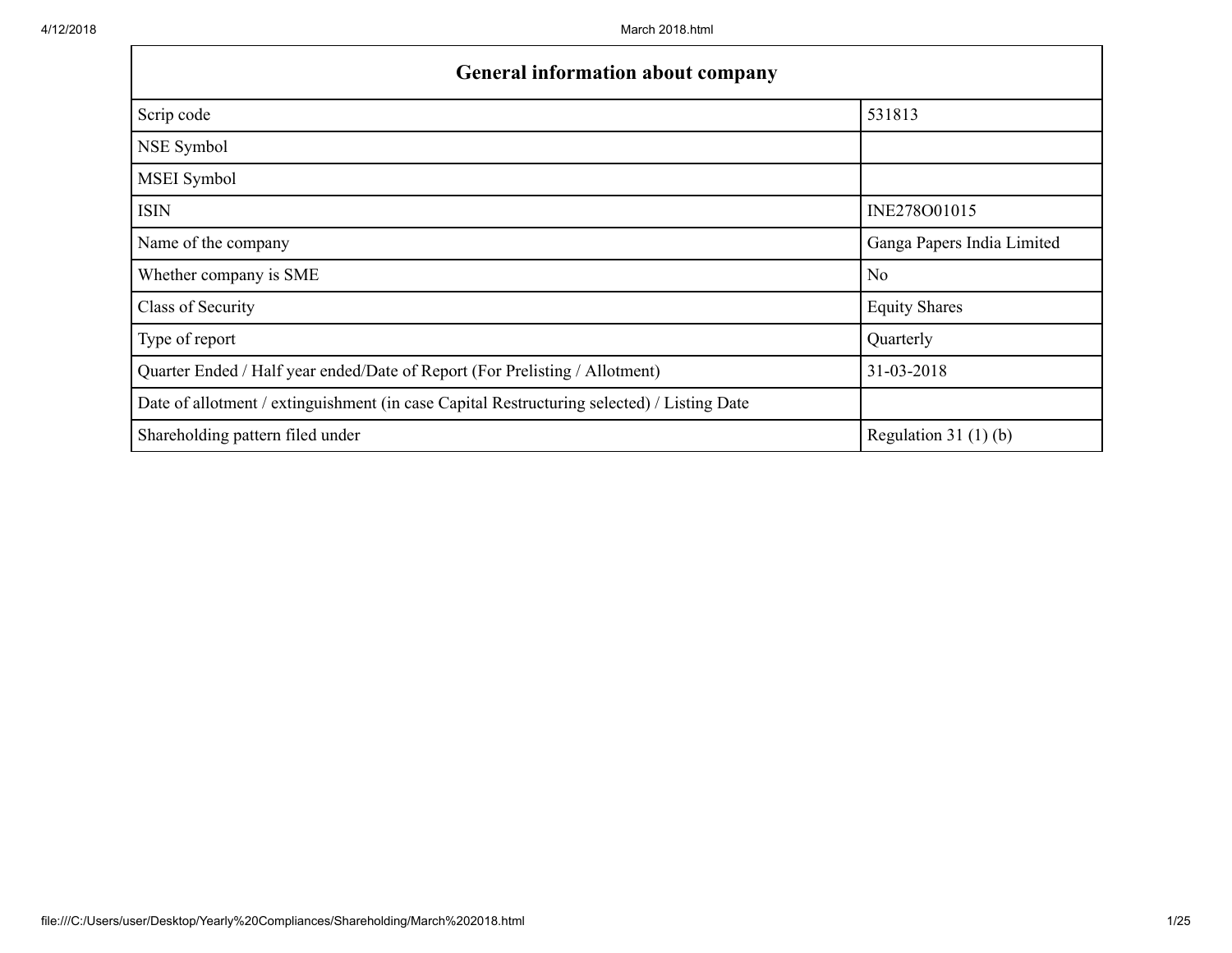|                | <b>Declaration</b>                                                                          |                |                                |                       |                             |  |  |  |  |  |  |
|----------------|---------------------------------------------------------------------------------------------|----------------|--------------------------------|-----------------------|-----------------------------|--|--|--|--|--|--|
| Sr.<br>No.     | Particular                                                                                  | Yes/No         | Promoter and<br>Promoter Group | Public<br>shareholder | Non Promoter-<br>Non Public |  |  |  |  |  |  |
|                | Whether the Listed Entity has issued any partly paid up shares?                             | N <sub>o</sub> | N <sub>0</sub>                 | N <sub>0</sub>        | N <sub>0</sub>              |  |  |  |  |  |  |
| $\overline{2}$ | Whether the Listed Entity has issued any Convertible Securities<br>$\overline{\mathcal{C}}$ | No             | N <sub>o</sub>                 | N <sub>0</sub>        | No                          |  |  |  |  |  |  |
| 3              | Whether the Listed Entity has issued any Warrants?                                          | N <sub>0</sub> | N <sub>o</sub>                 | N <sub>0</sub>        | N <sub>o</sub>              |  |  |  |  |  |  |
| 4              | Whether the Listed Entity has any shares against which<br>depository receipts are issued?   | N <sub>0</sub> | N <sub>0</sub>                 | N <sub>o</sub>        | N <sub>0</sub>              |  |  |  |  |  |  |
| 5              | Whether the Listed Entity has any shares in locked-in?                                      | N <sub>o</sub> | N <sub>o</sub>                 | N <sub>0</sub>        | N <sub>0</sub>              |  |  |  |  |  |  |
| 6              | Whether any shares held by promoters are pledge or otherwise<br>encumbered?                 | N <sub>o</sub> | N <sub>o</sub>                 |                       |                             |  |  |  |  |  |  |
|                | Whether company has equity shares with differential voting<br>rights?                       | N <sub>0</sub> | N <sub>0</sub>                 | N <sub>o</sub>        | N <sub>o</sub>              |  |  |  |  |  |  |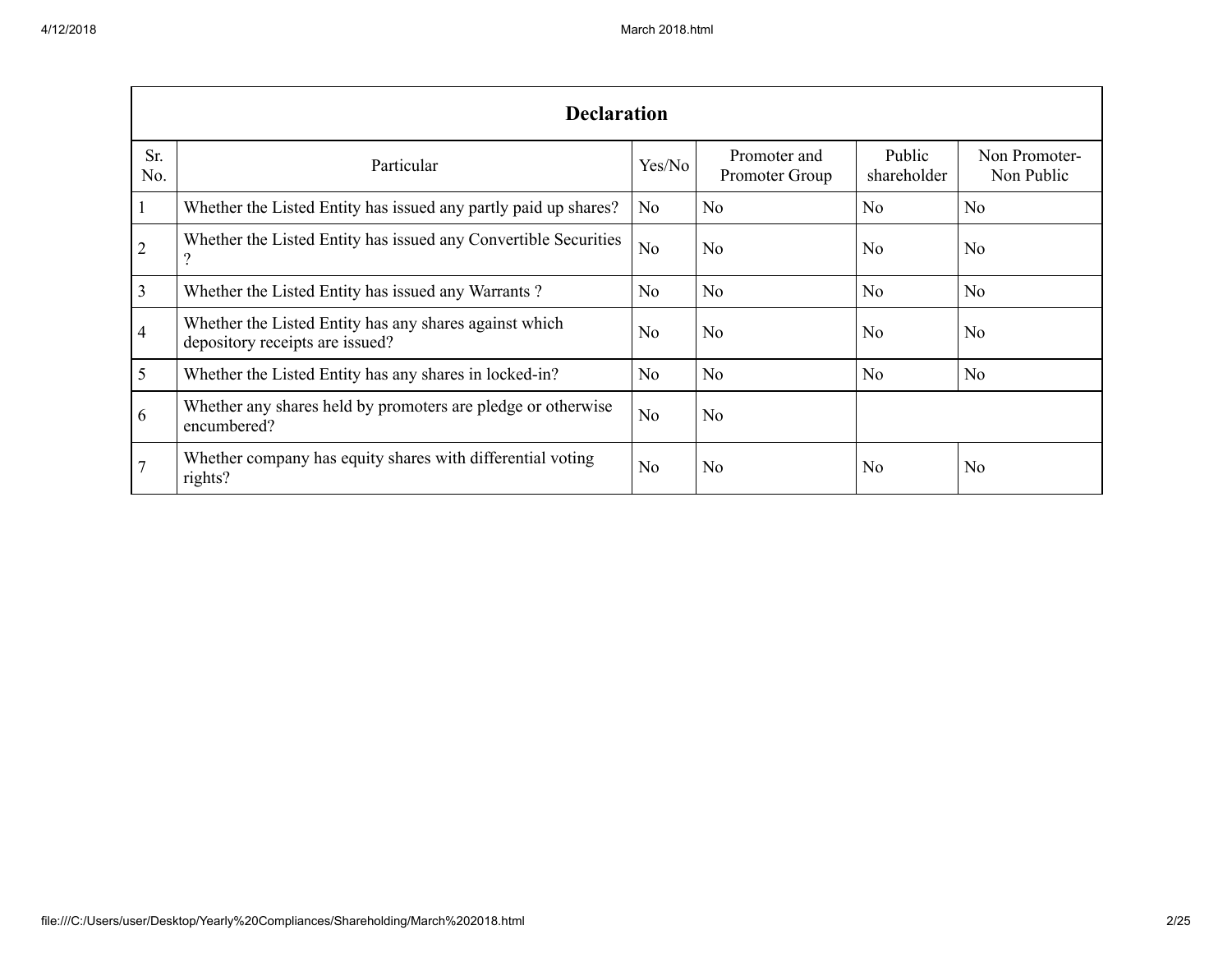$\mathsf{r}$ 

|                 | <b>Table I - Summary Statement holding of specified securities</b> |                                  |                                                                                                                            |                  |                              |                                      |                                                                              |                                                                  |       |                     |            |
|-----------------|--------------------------------------------------------------------|----------------------------------|----------------------------------------------------------------------------------------------------------------------------|------------------|------------------------------|--------------------------------------|------------------------------------------------------------------------------|------------------------------------------------------------------|-------|---------------------|------------|
|                 | Category<br>of<br>shareholder<br>(II)                              | Nos. Of<br>shareholders<br>(III) | No. Of<br>Partly<br>No. of<br>fully paid<br>paid-up<br>up equity<br>equity<br>shares<br>shares<br>held (IV)<br>held<br>(V) |                  | No. Of<br>shares             | Total nos.<br>shares<br>held (VII)   | Shareholding as a<br>% of total no. of<br>shares (calculated<br>as per SCRR, | Number of Voting Rights held in each<br>class of securities (IX) |       |                     |            |
| Category<br>(I) |                                                                    |                                  |                                                                                                                            |                  | underlying<br>Depository     |                                      |                                                                              | No of Voting (XIV) Rights                                        |       |                     | Total as a |
|                 |                                                                    |                                  |                                                                                                                            | Receipts<br>(VI) | $= (IV) +$<br>$(V)$ + $(VI)$ | 1957) (VIII) As a<br>% of $(A+B+C2)$ | Class eg:<br>X                                                               | Class<br>eg:y                                                    | Total | $%$ of<br>$(A+B+C)$ |            |
| (A)             | Promoter<br>$\&$<br>Promoter<br>Group                              | $\overline{4}$                   | 8089664                                                                                                                    |                  |                              | 8089664                              | 74.98                                                                        | 8089664                                                          |       | 8089664             | 74.98      |
| (B)             | Public                                                             | 258                              | 2699222                                                                                                                    |                  |                              | 2699222                              | 25.02                                                                        | 2699222                                                          |       | 2699222             | 25.02      |
| (C)             | Non<br>Promoter-<br>Non Public                                     |                                  |                                                                                                                            |                  |                              |                                      |                                                                              |                                                                  |       |                     |            |
| (C1)            | <b>Shares</b><br>underlying<br><b>DRs</b>                          |                                  |                                                                                                                            |                  |                              |                                      |                                                                              |                                                                  |       |                     |            |
| (C2)            | Shares held<br>by<br>Employee<br><b>Trusts</b>                     |                                  |                                                                                                                            |                  |                              |                                      |                                                                              |                                                                  |       |                     |            |
|                 | Total                                                              | 262                              | 10788886                                                                                                                   |                  |                              | 10788886                             | 100                                                                          | 10788886                                                         |       | 10788886            | 100        |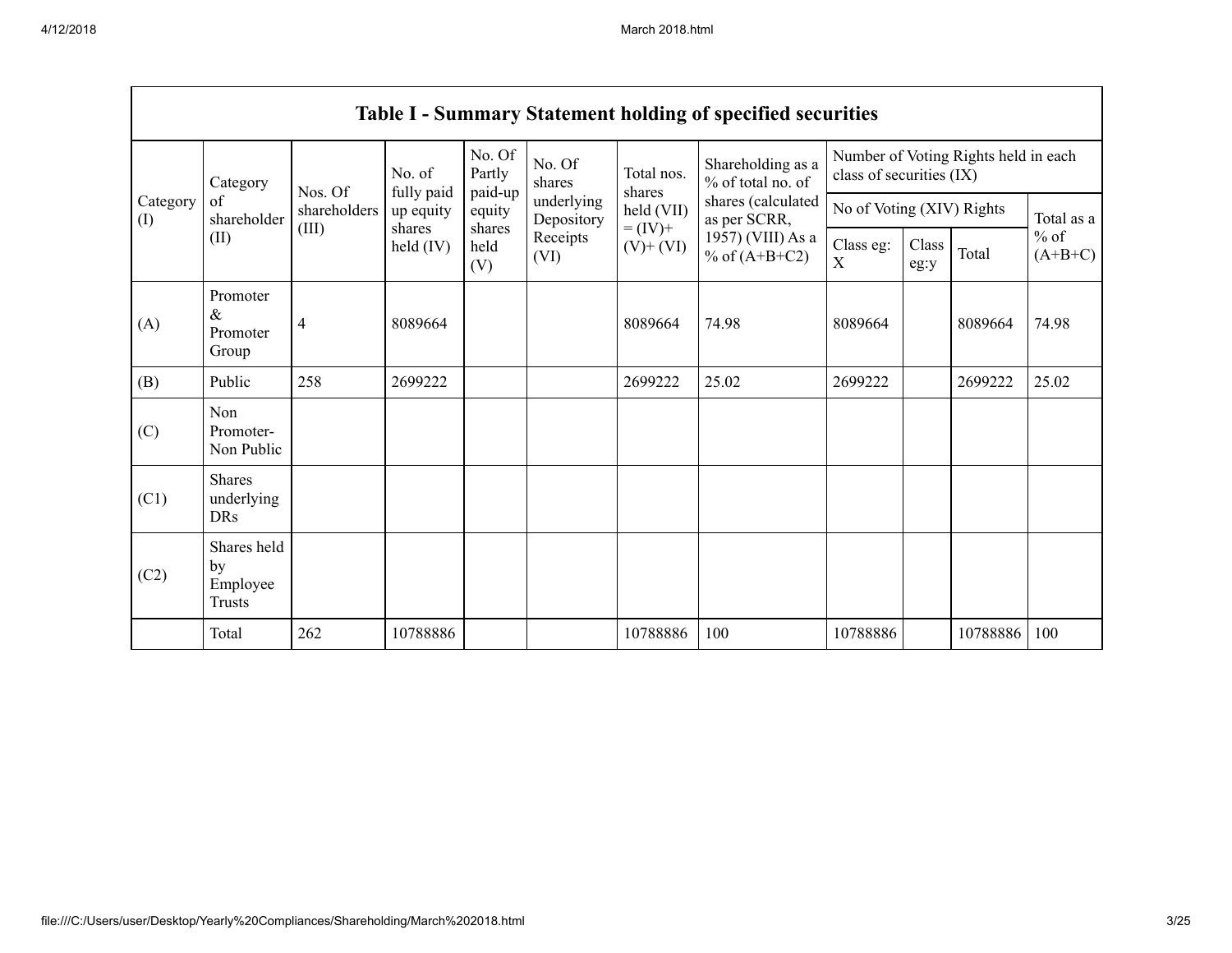Г

|                 | <b>Table I - Summary Statement holding of specified securities</b> |                                       |                                                                                            |                                                                                                               |                                                                                                                                                                                  |                                        |                                                  |                                                                               |                                                         |                                       |
|-----------------|--------------------------------------------------------------------|---------------------------------------|--------------------------------------------------------------------------------------------|---------------------------------------------------------------------------------------------------------------|----------------------------------------------------------------------------------------------------------------------------------------------------------------------------------|----------------------------------------|--------------------------------------------------|-------------------------------------------------------------------------------|---------------------------------------------------------|---------------------------------------|
| Category<br>(I) | Category<br>of<br>shareholder<br>(II)                              | No. Of<br><b>Shares</b><br>Underlying | No. of<br><b>Shares</b><br>Underlying<br>Outstanding<br>Outstanding<br>Warrants<br>$(X_i)$ | No. Of Shares<br>Underlying<br>Outstanding<br>convertible<br>securities and<br>No. Of<br>Warrants (Xi)<br>(a) | Shareholding, as a %<br>assuming full<br>conversion of<br>convertible securities (<br>as a percentage of<br>diluted share capital)<br>$(XI) = (VII)+(X) As a %$<br>of $(A+B+C2)$ | Number of<br>Locked in<br>shares (XII) |                                                  | Number of<br><b>Shares</b><br>pledged or<br>otherwise<br>encumbered<br>(XIII) |                                                         | Number of<br>equity shares<br>held in |
|                 |                                                                    | convertible<br>securities<br>(X)      |                                                                                            |                                                                                                               |                                                                                                                                                                                  | No.<br>(a)                             | As a<br>$%$ of<br>total<br>Shares<br>held<br>(b) | No.<br>(a)                                                                    | As a<br>$%$ of<br>total<br><b>Shares</b><br>held<br>(b) | dematerialized<br>form $(XIV)$        |
| (A)             | Promoter<br>$\&$<br>Promoter<br>Group                              |                                       |                                                                                            |                                                                                                               | 74.98                                                                                                                                                                            |                                        |                                                  |                                                                               |                                                         | 8089664                               |
| (B)             | Public                                                             |                                       |                                                                                            |                                                                                                               | 25.02                                                                                                                                                                            |                                        |                                                  |                                                                               |                                                         | 2621942                               |
| (C)             | Non<br>Promoter-<br>Non Public                                     |                                       |                                                                                            |                                                                                                               |                                                                                                                                                                                  |                                        |                                                  |                                                                               |                                                         |                                       |
| (C1)            | <b>Shares</b><br>underlying<br><b>DRs</b>                          |                                       |                                                                                            |                                                                                                               |                                                                                                                                                                                  |                                        |                                                  |                                                                               |                                                         |                                       |
| (C2)            | Shares held<br>by<br>Employee<br><b>Trusts</b>                     |                                       |                                                                                            |                                                                                                               |                                                                                                                                                                                  |                                        |                                                  |                                                                               |                                                         |                                       |
|                 | Total                                                              |                                       |                                                                                            |                                                                                                               | 100                                                                                                                                                                              |                                        |                                                  |                                                                               |                                                         | 10711606                              |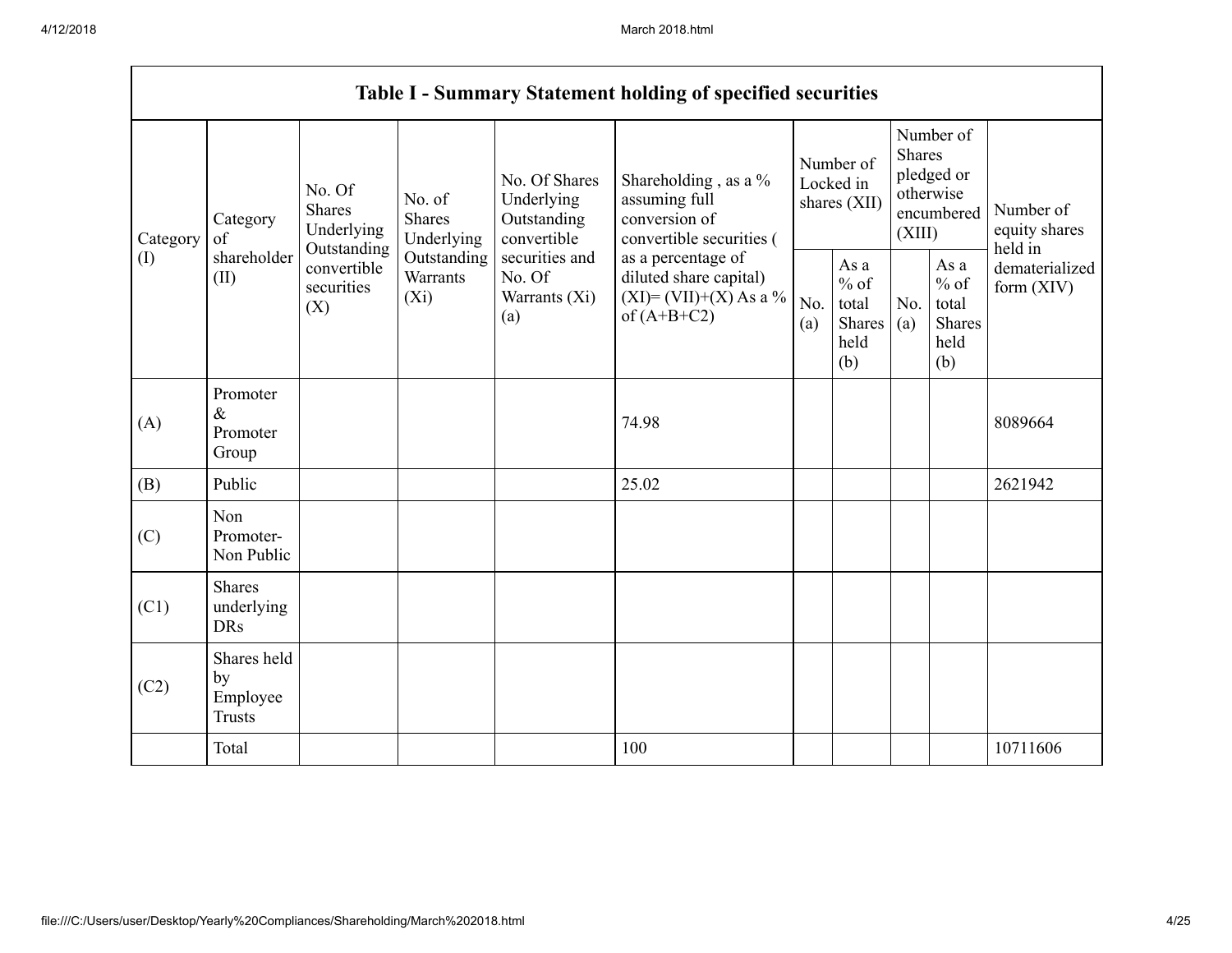|                                                                                                | Category $\&$<br>Name of the<br>Shareholders (I)                                     |                         |                                   | No.<br><b>Of</b>                | No. Of<br>shares<br>underlying<br>Depository<br>Receipts<br>(VI) | Total nos.<br>shares<br>held<br>$(VII) =$<br>$(IV)^+$<br>$(V)$ + $(VI)$ | Shareholding<br>as a % of<br>total no. of<br>shares<br>(calculated as<br>per SCRR,<br>1957) (VIII)<br>As a % of<br>$(A+B+C2)$ | class of securities (IX)  |               | Number of Voting Rights held in each |                                 |
|------------------------------------------------------------------------------------------------|--------------------------------------------------------------------------------------|-------------------------|-----------------------------------|---------------------------------|------------------------------------------------------------------|-------------------------------------------------------------------------|-------------------------------------------------------------------------------------------------------------------------------|---------------------------|---------------|--------------------------------------|---------------------------------|
| Sr.                                                                                            |                                                                                      | Nos. Of<br>shareholders | No. of<br>fully paid<br>up equity | Partly<br>paid-<br>up           |                                                                  |                                                                         |                                                                                                                               | No of Voting (XIV) Rights |               |                                      | Total<br>as a $\%$              |
|                                                                                                |                                                                                      | (III)                   | shares<br>held (IV)               | equity<br>shares<br>held<br>(V) |                                                                  |                                                                         |                                                                                                                               | Class eg:<br>$\mathbf X$  | Class<br>eg:y | Total                                | of<br>Total<br>Voting<br>rights |
| $\mathbf{A}$                                                                                   | Table II - Statement showing shareholding pattern of the Promoter and Promoter Group |                         |                                   |                                 |                                                                  |                                                                         |                                                                                                                               |                           |               |                                      |                                 |
| (1)                                                                                            | Indian                                                                               |                         |                                   |                                 |                                                                  |                                                                         |                                                                                                                               |                           |               |                                      |                                 |
| (a)                                                                                            | Individuals/Hindu<br>undivided Family                                                | $\overline{2}$          | 2707501                           |                                 |                                                                  | 2707501                                                                 | 25.1                                                                                                                          | 2707501                   |               | 2707501                              | 25.1                            |
| (d)                                                                                            | Any Other<br>(specify)                                                               | $\boldsymbol{2}$        | 5382163                           |                                 |                                                                  | 5382163                                                                 | 49.89                                                                                                                         | 5382163                   |               | 5382163                              | 49.89                           |
| Sub-Total<br>(A)(1)                                                                            |                                                                                      | 4                       | 8089664                           |                                 |                                                                  | 8089664                                                                 | 74.98                                                                                                                         | 8089664                   |               | 8089664                              | 74.98                           |
| (2)                                                                                            | Foreign                                                                              |                         |                                   |                                 |                                                                  |                                                                         |                                                                                                                               |                           |               |                                      |                                 |
| Total<br>Shareholding<br>of Promoter<br>and<br>Promoter<br>Group $(A)=$<br>$(A)(1)+(A)$<br>(2) |                                                                                      | 4                       | 8089664                           |                                 |                                                                  | 8089664                                                                 | 74.98                                                                                                                         | 8089664                   |               | 8089664                              | 74.98                           |
| $\, {\bf B}$                                                                                   | Table III - Statement showing shareholding pattern of the Public shareholder         |                         |                                   |                                 |                                                                  |                                                                         |                                                                                                                               |                           |               |                                      |                                 |
| (1)                                                                                            | Institutions                                                                         |                         |                                   |                                 |                                                                  |                                                                         |                                                                                                                               |                           |               |                                      |                                 |
| (a)                                                                                            | Mutual Funds                                                                         | $\overline{2}$          | 26650                             |                                 |                                                                  | 26650                                                                   | 0.25                                                                                                                          | 26650                     |               | 26650                                | 0.25                            |
| Sub-Total<br>(B)(1)                                                                            |                                                                                      | $\mathfrak{2}$          | 26650                             |                                 |                                                                  | 26650                                                                   | 0.25                                                                                                                          | 26650                     |               | 26650                                | 0.25                            |
| (3)                                                                                            | Non-institutions                                                                     |                         |                                   |                                 |                                                                  |                                                                         |                                                                                                                               |                           |               |                                      |                                 |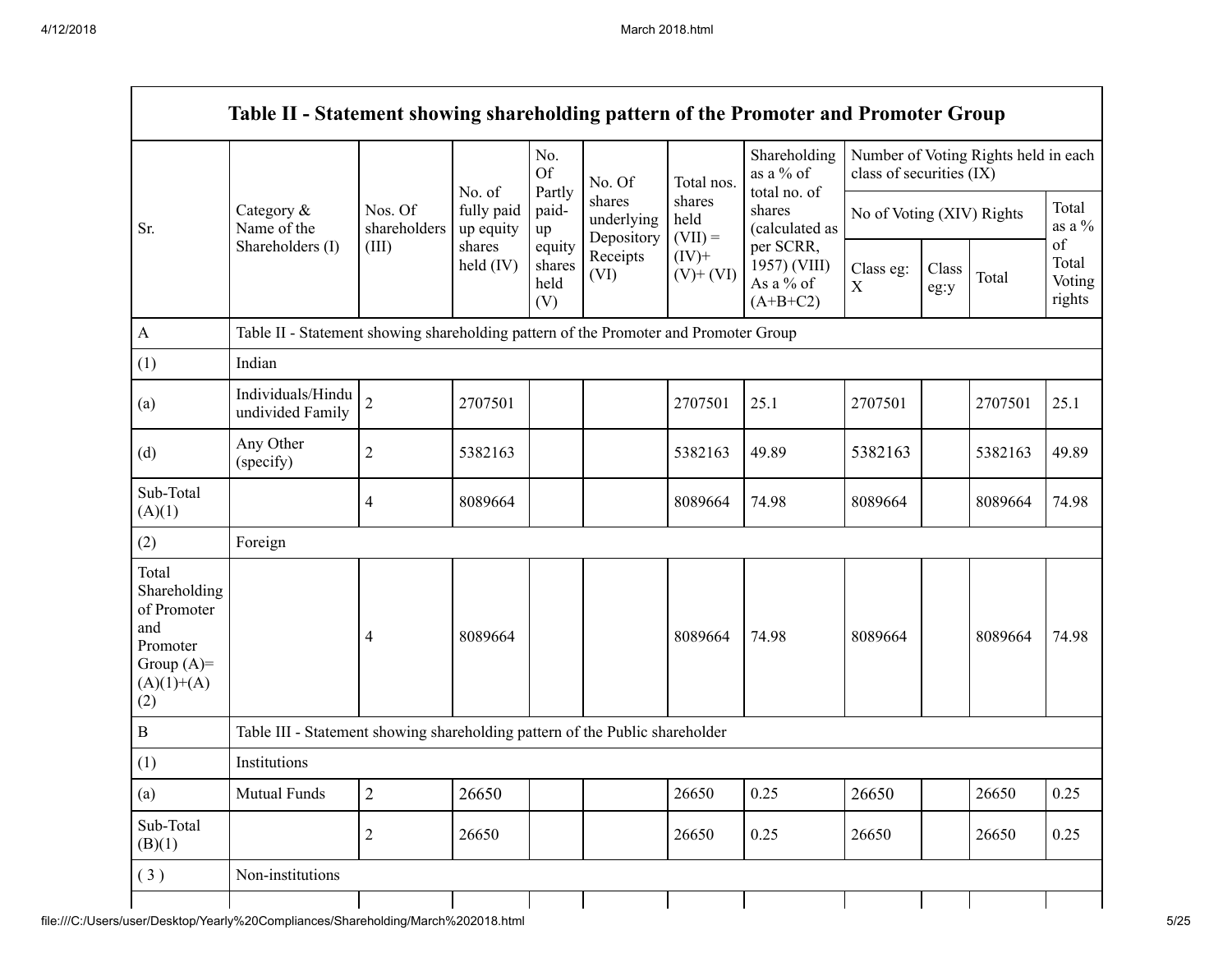| (a(i))                                                                        | Individuals -<br>i.Individual<br>shareholders<br>holding nominal<br>share capital up<br>to Rs. 2 lakhs.             | 231 | 293548   |  | 293548   | 2.72            | 293548   |                                                                                               | 293548   | 2.72  |
|-------------------------------------------------------------------------------|---------------------------------------------------------------------------------------------------------------------|-----|----------|--|----------|-----------------|----------|-----------------------------------------------------------------------------------------------|----------|-------|
| (a(ii))                                                                       | Individuals - ii.<br>Individual<br>shareholders<br>holding nominal<br>share capital in<br>excess of Rs. 2<br>lakhs. | 6   | 1428400  |  | 1428400  | 13.24           | 1428400  |                                                                                               | 1428400  | 13.24 |
| (e)                                                                           | Any Other<br>(specify)                                                                                              | 19  | 950624   |  | 950624   | 8.81            | 950624   |                                                                                               | 950624   | 8.81  |
| Sub-Total<br>(B)(3)                                                           |                                                                                                                     | 256 | 2672572  |  | 2672572  | 24.77           | 2672572  |                                                                                               | 2672572  | 24.77 |
| <b>Total Public</b><br>Shareholding<br>$(B)= (B)(1) +$<br>$(B)(2)+(B)$<br>(3) |                                                                                                                     | 258 | 2699222  |  | 2699222  | 25.02           | 2699222  |                                                                                               | 2699222  | 25.02 |
| $\overline{C}$                                                                |                                                                                                                     |     |          |  |          |                 |          |                                                                                               |          |       |
| Total (<br>$A+B+C2$ )                                                         |                                                                                                                     | 262 | 10788886 |  |          | 100             | 10788886 |                                                                                               | 10788886 | 100   |
| Total<br>$(A+B+C)$                                                            |                                                                                                                     | 262 | 10788886 |  | 10788886 | 100             | 10788886 |                                                                                               | 10788886 | 100   |
|                                                                               |                                                                                                                     |     |          |  |          | March 2018.html | 10788886 | Table IV - Statement showing shareholding pattern of the Non Promoter- Non Public shareholder |          |       |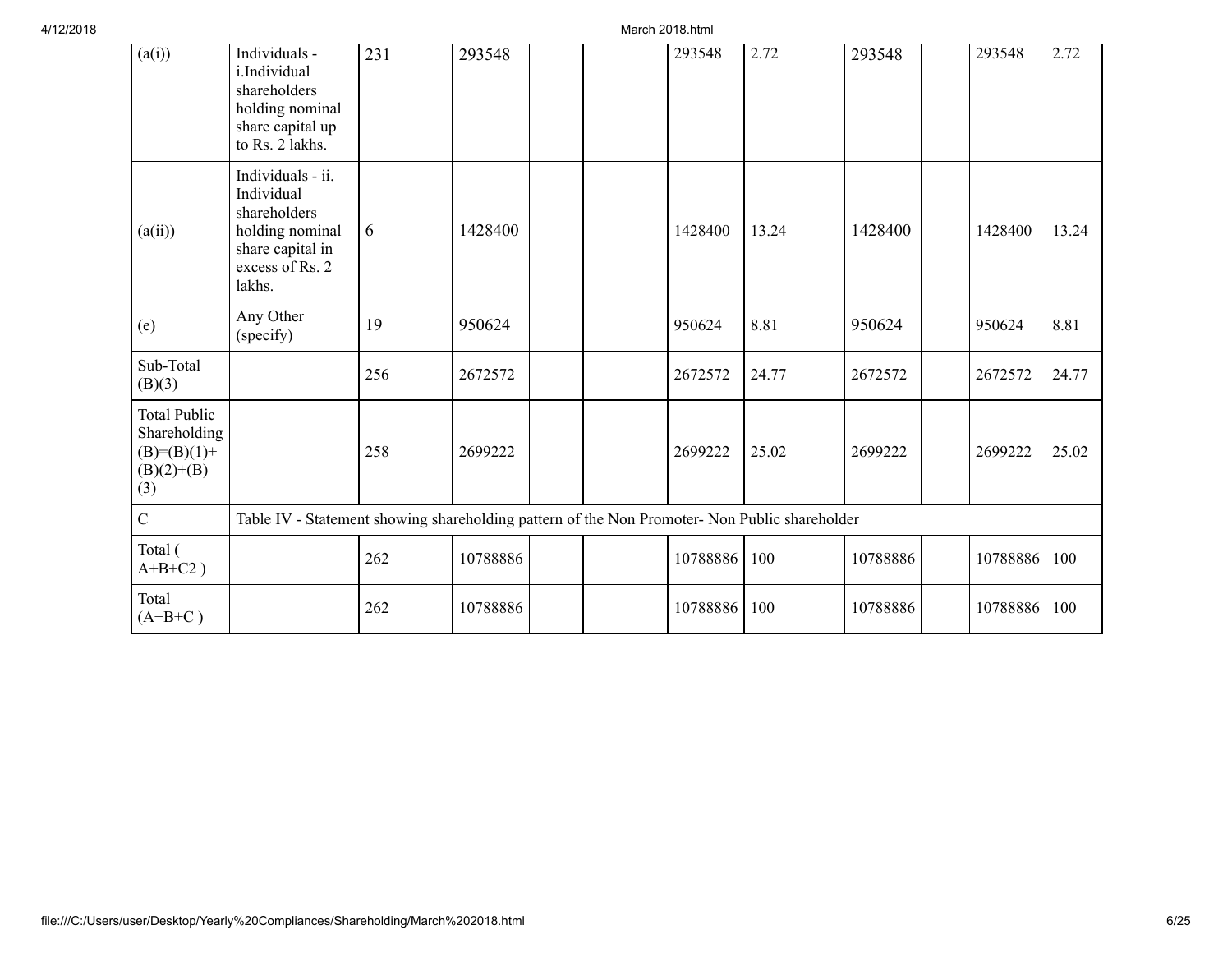|                                                                                         |                                                                                                                                                           |            |                                                           | Table II - Statement showing shareholding pattern of the Promoter and Promoter Group |                                        |                                                         |                                                                               |                                                         |                                       |
|-----------------------------------------------------------------------------------------|-----------------------------------------------------------------------------------------------------------------------------------------------------------|------------|-----------------------------------------------------------|--------------------------------------------------------------------------------------|----------------------------------------|---------------------------------------------------------|-------------------------------------------------------------------------------|---------------------------------------------------------|---------------------------------------|
| Sr.                                                                                     | No. Of<br>No. of<br><b>Shares</b><br><b>Shares</b><br>Underlying<br>Outstanding<br>Outstanding<br>convertible<br>Warrants<br>securities<br>$(X_i)$<br>(X) | Underlying | No. Of Shares<br>Underlying<br>Outstanding<br>convertible | Shareholding, as a %<br>assuming full conversion of<br>convertible securities (as a  | Number of<br>Locked in<br>shares (XII) |                                                         | Number of<br><b>Shares</b><br>pledged or<br>otherwise<br>encumbered<br>(XIII) |                                                         | Number of<br>equity shares<br>held in |
|                                                                                         |                                                                                                                                                           |            | securities and<br>No. Of Warrants<br>(Xi)(a)              | percentage of diluted share<br>capital) $(XI) = (VII)+(X) As$<br>a % of $(A+B+C2)$   |                                        | As a<br>$%$ of<br>total<br><b>Shares</b><br>held<br>(b) | No.<br>(a)                                                                    | As a<br>$%$ of<br>total<br><b>Shares</b><br>held<br>(b) | dematerialized<br>form (XIV)          |
| $\mathbf{A}$                                                                            |                                                                                                                                                           |            |                                                           | Table II - Statement showing shareholding pattern of the Promoter and Promoter Group |                                        |                                                         |                                                                               |                                                         |                                       |
| (1)                                                                                     | Indian                                                                                                                                                    |            |                                                           |                                                                                      |                                        |                                                         |                                                                               |                                                         |                                       |
| (a)                                                                                     |                                                                                                                                                           |            |                                                           | 25.1                                                                                 |                                        |                                                         |                                                                               |                                                         | 2707501                               |
| (d)                                                                                     |                                                                                                                                                           |            |                                                           | 49.89                                                                                |                                        |                                                         |                                                                               |                                                         | 5382163                               |
| Sub-Total (A)<br>(1)                                                                    |                                                                                                                                                           |            |                                                           | 74.98                                                                                |                                        |                                                         |                                                                               |                                                         | 8089664                               |
| (2)                                                                                     | Foreign                                                                                                                                                   |            |                                                           |                                                                                      |                                        |                                                         |                                                                               |                                                         |                                       |
| Total<br>Shareholding<br>of Promoter<br>and Promoter<br>Group $(A)=$<br>$(A)(1)+(A)(2)$ |                                                                                                                                                           |            |                                                           | 74.98                                                                                |                                        |                                                         |                                                                               |                                                         | 8089664                               |
| $\bf{B}$                                                                                |                                                                                                                                                           |            |                                                           | Table III - Statement showing shareholding pattern of the Public shareholder         |                                        |                                                         |                                                                               |                                                         |                                       |
| (1)                                                                                     | Institutions                                                                                                                                              |            |                                                           |                                                                                      |                                        |                                                         |                                                                               |                                                         |                                       |
| (a)                                                                                     |                                                                                                                                                           |            |                                                           | 0.25                                                                                 |                                        |                                                         |                                                                               |                                                         | $\mathbf{0}$                          |
| Sub-Total (B)<br>(1)                                                                    |                                                                                                                                                           |            |                                                           | 0.25                                                                                 |                                        |                                                         |                                                                               |                                                         | $\mathbf{0}$                          |
|                                                                                         |                                                                                                                                                           |            |                                                           |                                                                                      |                                        |                                                         |                                                                               |                                                         |                                       |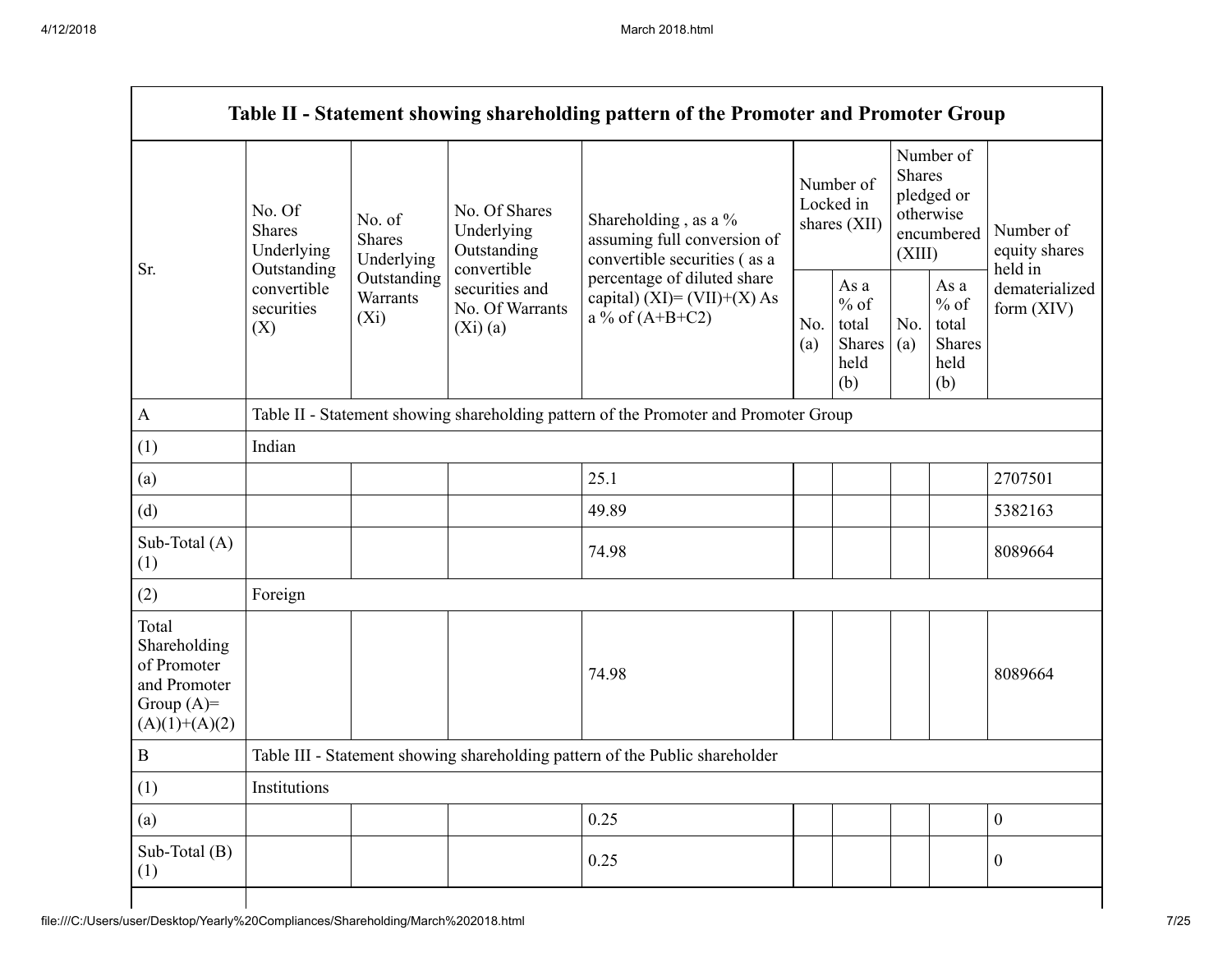4/12/2018 March 2018.html

| (3)                                                                     | Non-institutions |  |                                                                                               |  |  |          |
|-------------------------------------------------------------------------|------------------|--|-----------------------------------------------------------------------------------------------|--|--|----------|
| (a(i))                                                                  |                  |  | 2.72                                                                                          |  |  | 261288   |
| (a(ii))                                                                 |                  |  | 13.24                                                                                         |  |  | 1428400  |
| (e)                                                                     |                  |  | 8.81                                                                                          |  |  | 932254   |
| Sub-Total $(B)$<br>(3)                                                  |                  |  | 24.77                                                                                         |  |  | 2621942  |
| <b>Total Public</b><br>Shareholding<br>$(B)=(B)(1)+$<br>$(B)(2)+(B)(3)$ |                  |  | 25.02                                                                                         |  |  | 2621942  |
| $\mathcal{C}$                                                           |                  |  | Table IV - Statement showing shareholding pattern of the Non Promoter- Non Public shareholder |  |  |          |
| Total (<br>$A+B+C2$ )                                                   |                  |  | 100                                                                                           |  |  | 10711606 |
| Total $(A+B+C$                                                          |                  |  | 100                                                                                           |  |  | 10711606 |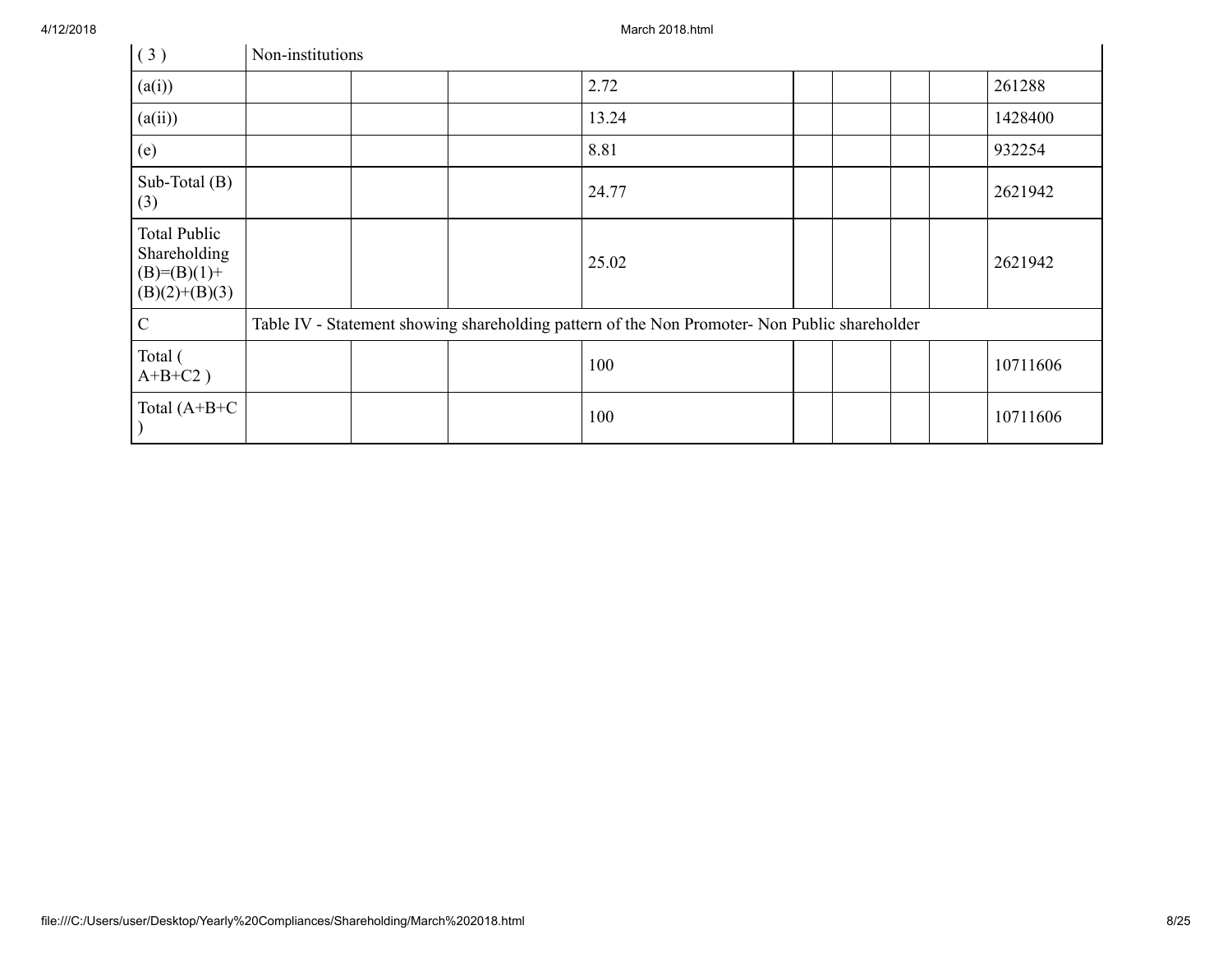$\sim$ 

| <b>Individuals/Hindu undivided Family</b>                                                                            |                                                               |                        |                       |  |  |  |  |  |  |
|----------------------------------------------------------------------------------------------------------------------|---------------------------------------------------------------|------------------------|-----------------------|--|--|--|--|--|--|
| Searial No.                                                                                                          | $\mathbf{1}$                                                  | $\overline{c}$         |                       |  |  |  |  |  |  |
| Name of the<br>Shareholders (I)                                                                                      | <b>AMIT CHAUDHARY</b>                                         | <b>SANDEEP KANORIA</b> | Click here to go back |  |  |  |  |  |  |
| PAN(II)                                                                                                              | AEFPC7078H                                                    | ABXPK3877H             | Total                 |  |  |  |  |  |  |
| No. of fully paid<br>up equity shares<br>held (IV)                                                                   | 998000                                                        | 1709501                | 2707501               |  |  |  |  |  |  |
| No. Of Partly paid-<br>up equity shares<br>held(V)                                                                   |                                                               |                        |                       |  |  |  |  |  |  |
| No. Of shares<br>underlying<br>Depository<br>Receipts (VI)                                                           |                                                               |                        |                       |  |  |  |  |  |  |
| Total nos. shares<br>held $(VII) = (IV) +$<br>$(V)$ + $(VI)$                                                         | 998000                                                        | 1709501                | 2707501               |  |  |  |  |  |  |
| Shareholding as a<br>% of total no. of<br>shares (calculated<br>as per SCRR,<br>1957) (VIII) As a<br>% of $(A+B+C2)$ | 9.25                                                          | 15.85                  | 25.1                  |  |  |  |  |  |  |
|                                                                                                                      | Number of Voting Rights held in each class of securities (IX) |                        |                       |  |  |  |  |  |  |
| Class eg:X                                                                                                           | 998000                                                        | 1709501                | 2707501               |  |  |  |  |  |  |
| Class eg:y                                                                                                           |                                                               |                        |                       |  |  |  |  |  |  |
| Total                                                                                                                | 998000                                                        | 1709501                | 2707501               |  |  |  |  |  |  |
| Total as a % of<br><b>Total Voting rights</b>                                                                        | 9.25                                                          | 15.85                  | 25.1                  |  |  |  |  |  |  |
| No. Of Shares<br>Underlying<br>Outstanding                                                                           |                                                               |                        |                       |  |  |  |  |  |  |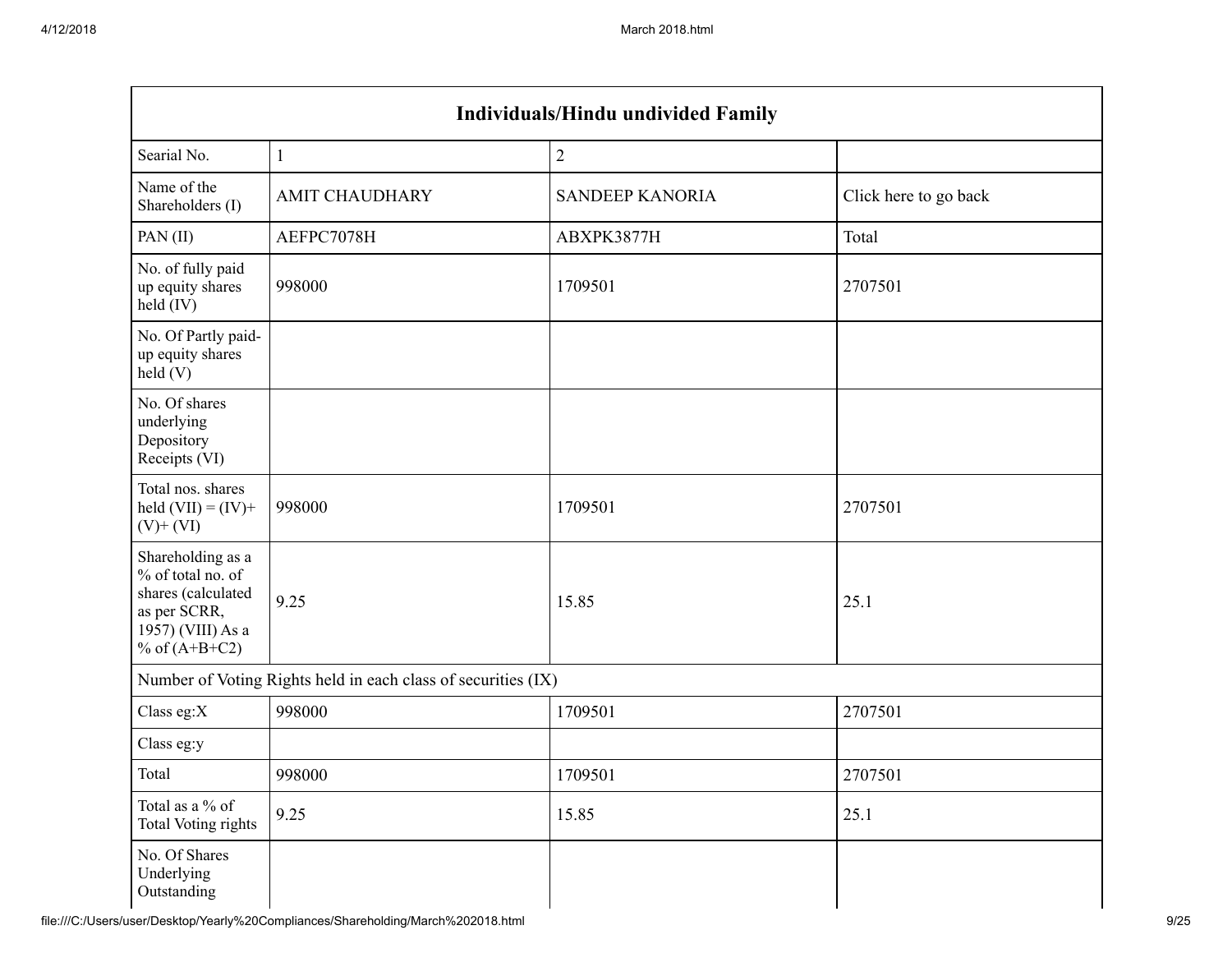| 9.25   | 15.85                                                                                                                       | 25.1    |
|--------|-----------------------------------------------------------------------------------------------------------------------------|---------|
|        |                                                                                                                             |         |
|        |                                                                                                                             |         |
|        |                                                                                                                             |         |
|        |                                                                                                                             |         |
|        |                                                                                                                             |         |
|        |                                                                                                                             |         |
| 998000 | 1709501                                                                                                                     | 2707501 |
|        |                                                                                                                             |         |
|        |                                                                                                                             |         |
|        | Number of Locked in shares (XII)<br>Number of Shares pledged or otherwise encumbered (XIII)<br>Reason for not providing PAN |         |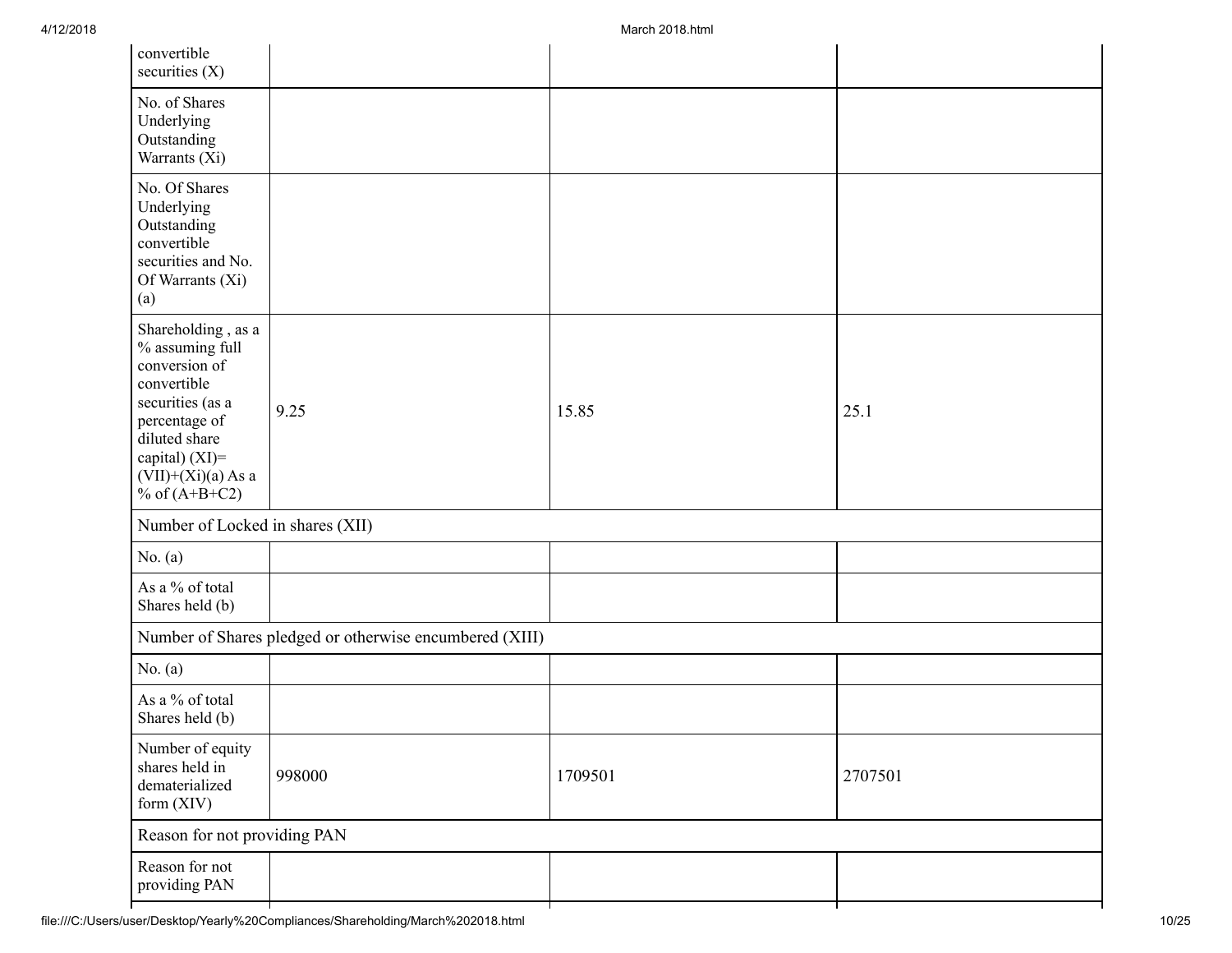| 4/12/2018 |                                   | March 2018.html |  |  |
|-----------|-----------------------------------|-----------------|--|--|
|           | Shareholder type   Promoter Group | Promoter        |  |  |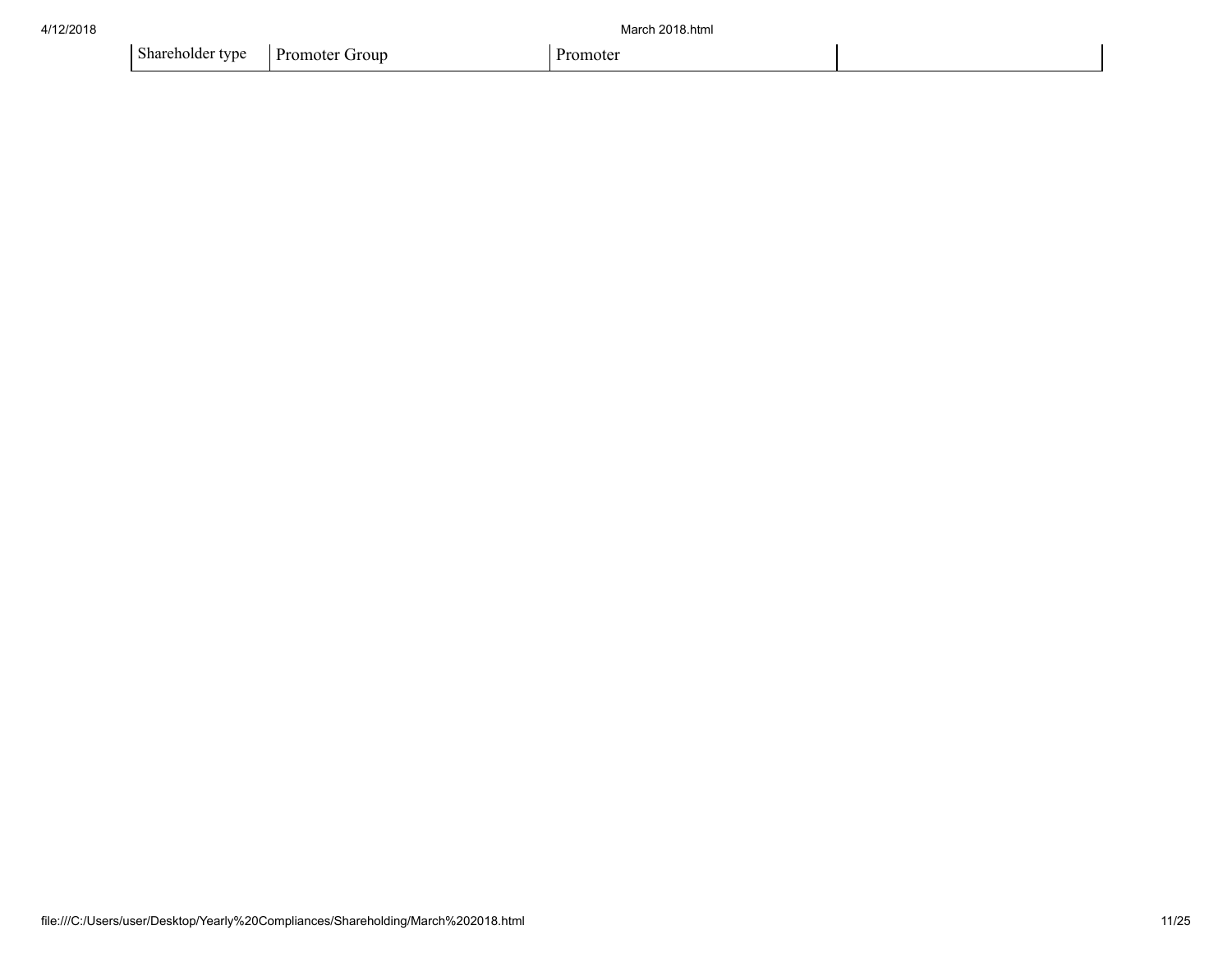| Any Other (specify)                                                                                                  |                                                               |                                       |                       |  |  |  |  |  |  |
|----------------------------------------------------------------------------------------------------------------------|---------------------------------------------------------------|---------------------------------------|-----------------------|--|--|--|--|--|--|
| Searial No.                                                                                                          | 1                                                             | 2                                     |                       |  |  |  |  |  |  |
| Category                                                                                                             | <b>Bodies Corporate</b>                                       | <b>Bodies Corporate</b>               | Click here to go back |  |  |  |  |  |  |
| Name of the<br>Shareholders (I)                                                                                      | RAS POLYTEX PRIVATE LIMITED                                   | GANGA PULP AND PAPERS PRIVATE LIMITED |                       |  |  |  |  |  |  |
| PAN(II)                                                                                                              | AABCR5253Q                                                    | AABCG4521C                            | Total                 |  |  |  |  |  |  |
| No. of the<br>Shareholders (I)                                                                                       | H                                                             |                                       | $\overline{2}$        |  |  |  |  |  |  |
| No. of fully paid<br>up equity shares<br>held (IV)                                                                   | 709663                                                        | 4672500                               | 5382163               |  |  |  |  |  |  |
| No. Of Partly paid-<br>up equity shares<br>$\text{held}(V)$                                                          |                                                               |                                       |                       |  |  |  |  |  |  |
| No. Of shares<br>underlying<br>Depository<br>Receipts (VI)                                                           |                                                               |                                       |                       |  |  |  |  |  |  |
| Total nos. shares<br>held $(VII) = (IV) +$<br>$(V)$ + $(VI)$                                                         | 709663                                                        | 4672500                               | 5382163               |  |  |  |  |  |  |
| Shareholding as a<br>% of total no. of<br>shares (calculated<br>as per SCRR,<br>1957) (VIII) As a<br>% of $(A+B+C2)$ | 6.58                                                          | 43.31                                 | 49.89                 |  |  |  |  |  |  |
|                                                                                                                      | Number of Voting Rights held in each class of securities (IX) |                                       |                       |  |  |  |  |  |  |
| Class eg: X                                                                                                          | 709663                                                        | 4672500                               | 5382163               |  |  |  |  |  |  |
| Class eg:y                                                                                                           |                                                               |                                       |                       |  |  |  |  |  |  |
| Total                                                                                                                | 709663                                                        | 4672500                               | 5382163               |  |  |  |  |  |  |
|                                                                                                                      |                                                               |                                       |                       |  |  |  |  |  |  |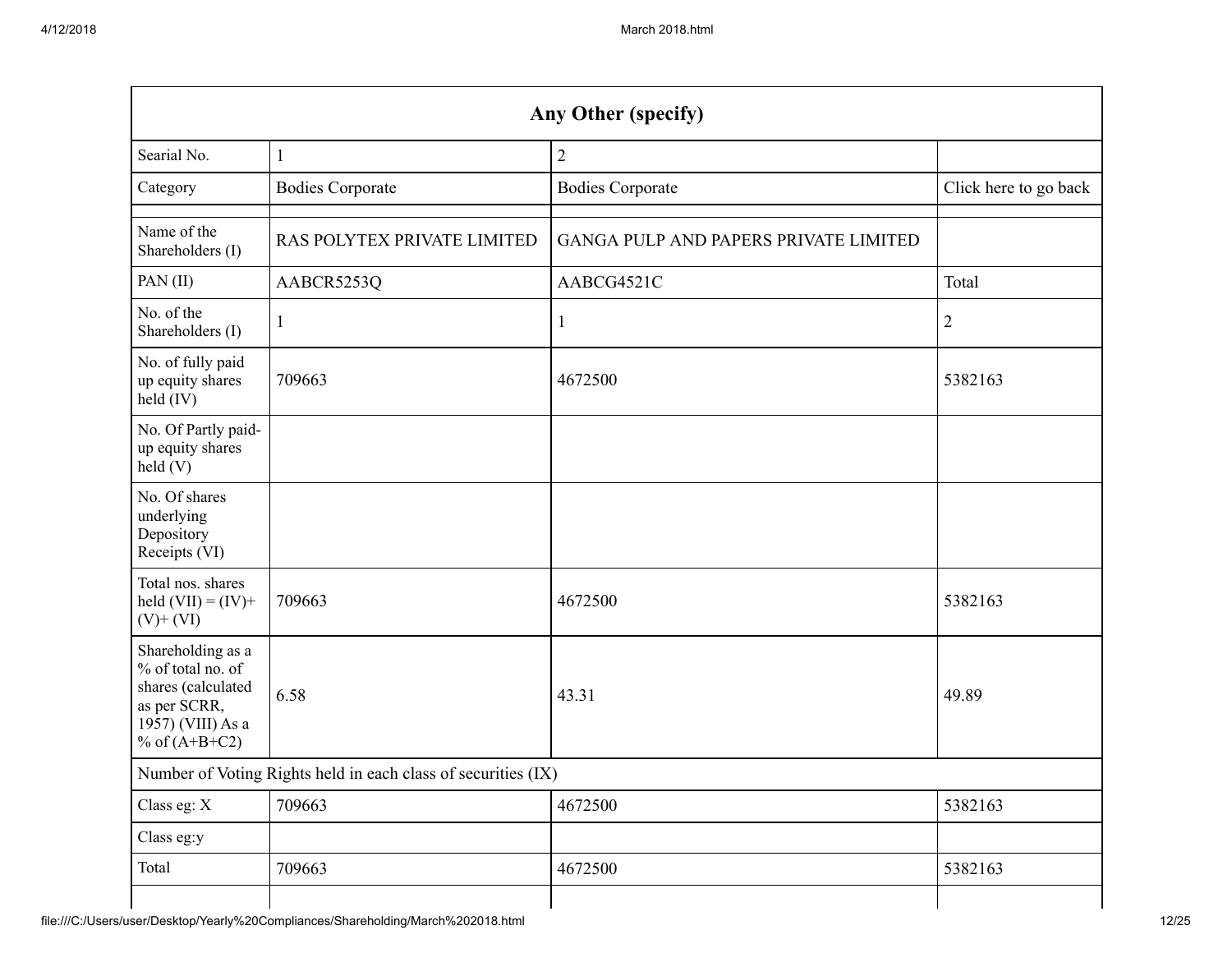| Total as a % of<br><b>Total Voting rights</b>                                                                                                                                        | 6.58                                                    | 43.31   | 49.89   |
|--------------------------------------------------------------------------------------------------------------------------------------------------------------------------------------|---------------------------------------------------------|---------|---------|
| No. Of Shares<br>Underlying<br>Outstanding<br>convertible<br>securities $(X)$                                                                                                        |                                                         |         |         |
| No. of Shares<br>Underlying<br>Outstanding<br>Warrants (Xi)                                                                                                                          |                                                         |         |         |
| No. Of Shares<br>Underlying<br>Outstanding<br>convertible<br>securities and No.<br>Of Warrants (Xi)<br>(a)                                                                           |                                                         |         |         |
| Shareholding, as a<br>% assuming full<br>conversion of<br>convertible<br>securities (as a<br>percentage of<br>diluted share<br>capital) (XI)=<br>$(VII)+(X)$ As a %<br>of $(A+B+C2)$ | 6.58                                                    | 43.31   | 49.89   |
| Number of Locked in shares (XII)                                                                                                                                                     |                                                         |         |         |
| No. $(a)$                                                                                                                                                                            |                                                         |         |         |
| As a % of total<br>Shares held (b)                                                                                                                                                   |                                                         |         |         |
|                                                                                                                                                                                      | Number of Shares pledged or otherwise encumbered (XIII) |         |         |
| No. $(a)$                                                                                                                                                                            |                                                         |         |         |
| As a % of total<br>Shares held (b)                                                                                                                                                   |                                                         |         |         |
| Number of equity<br>shares held in                                                                                                                                                   | 709663                                                  | 4672500 | 5382163 |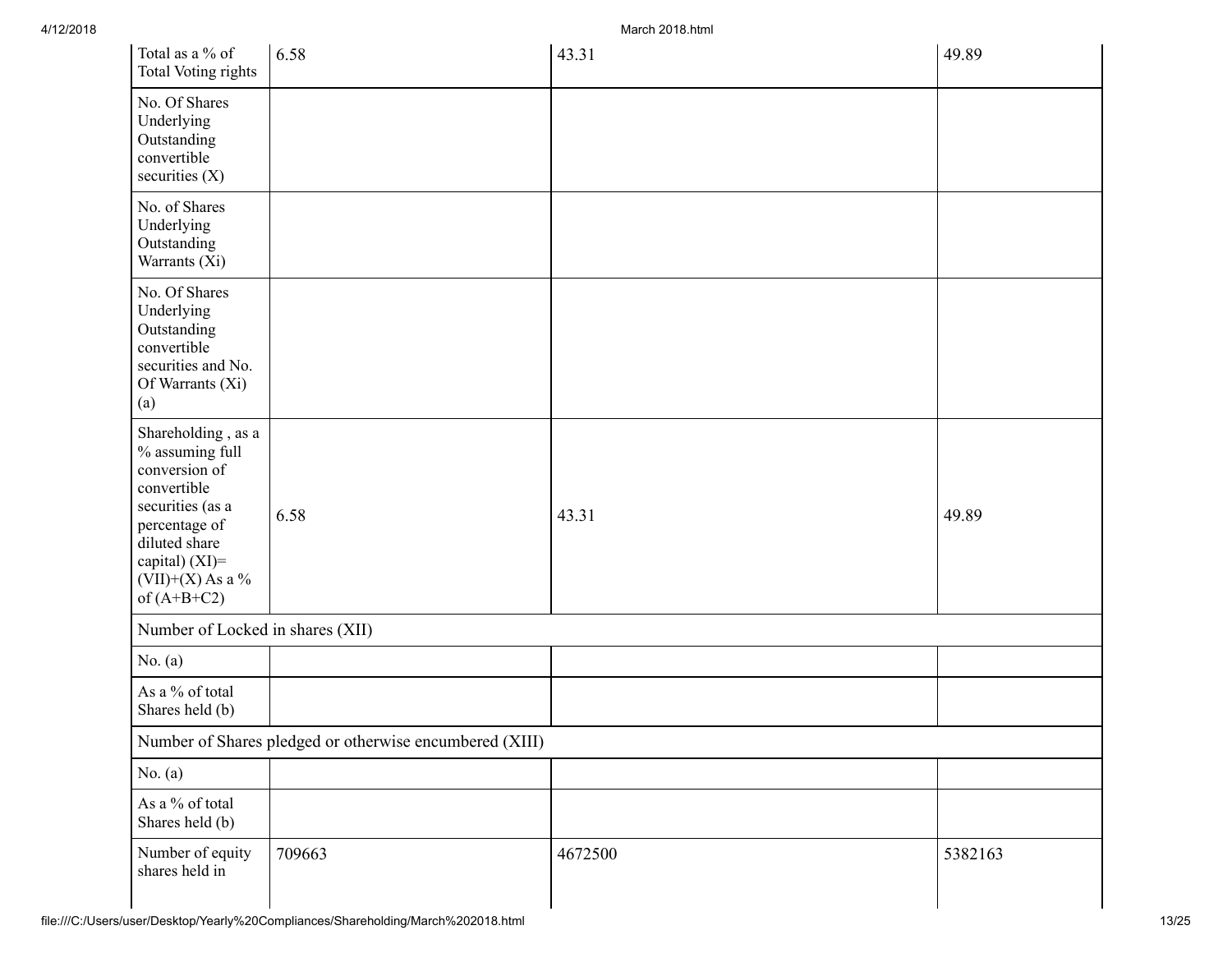| dematerialized<br>form $(XIV)$  |                |                |  |
|---------------------------------|----------------|----------------|--|
| Reason for not providing PAN    |                |                |  |
| Reason for not<br>providing PAN |                |                |  |
| Shareholder type                | Promoter Group | Promoter Group |  |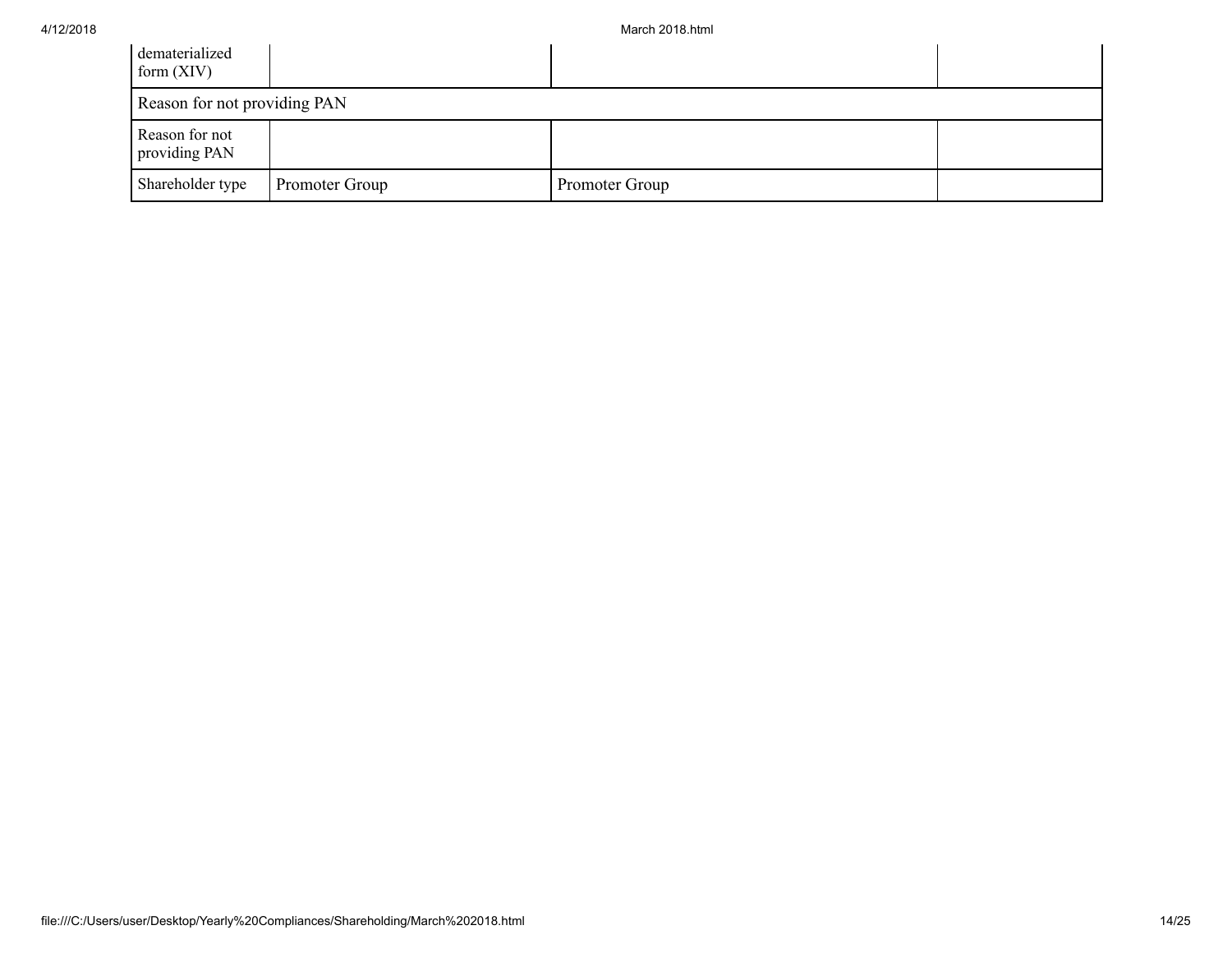| Individuals - ii. Individual shareholders holding nominal share capital in excess of Rs. 2 lakhs.                    |                                |                                |                                   |                                     |                                  |                                 |  |
|----------------------------------------------------------------------------------------------------------------------|--------------------------------|--------------------------------|-----------------------------------|-------------------------------------|----------------------------------|---------------------------------|--|
| Searial No.                                                                                                          | $\mathbf{1}$                   | $\overline{2}$                 | $\overline{\mathbf{3}}$           | $\overline{4}$                      | 5                                | 6                               |  |
| Name of the<br>Shareholders (I)                                                                                      | <b>ANITA</b><br><b>AGRAWAL</b> | <b>SONAL</b><br><b>AGRAWAL</b> | <b>UMA DEVI</b><br><b>GARODIA</b> | <b>GOURI KUMAR</b><br><b>PRUSTY</b> | <b>GOURI KUMAR</b><br>PRUSTY HUF | <b>VEERAJ</b><br><b>AGRAWAL</b> |  |
| PAN(II)                                                                                                              | AEJPA2442M                     | AQTPA2456R                     | ADCPG7212M                        | AREPP0109F                          | AAGHG4608C                       | AFIPA2639G                      |  |
| No. of fully paid<br>up equity shares<br>held (IV)                                                                   | 200000                         | 200000                         | 341300                            | 237100                              | 150000                           | 300000                          |  |
| No. Of Partly paid-<br>up equity shares<br>held(V)                                                                   |                                |                                |                                   |                                     |                                  |                                 |  |
| No. Of shares<br>underlying<br>Depository<br>Receipts (VI)                                                           |                                |                                |                                   |                                     |                                  |                                 |  |
| Total nos. shares<br>held $(VII) = (IV) +$<br>$(V)$ + $(VI)$                                                         | 200000                         | 200000                         | 341300                            | 237100                              | 150000                           | 300000                          |  |
| Shareholding as a<br>% of total no. of<br>shares (calculated<br>as per SCRR,<br>1957) (VIII) As a<br>% of $(A+B+C2)$ | 1.85                           | 1.85                           | 3.16                              | 2.2                                 | 1.39                             | 2.78                            |  |
| Number of Voting Rights held in each class of securities (IX)                                                        |                                |                                |                                   |                                     |                                  |                                 |  |
| Class eg: X                                                                                                          | 200000                         | 200000                         | 341300                            | 237100                              | 150000                           | 300000                          |  |
| Class eg:y                                                                                                           |                                |                                |                                   |                                     |                                  |                                 |  |
| Total                                                                                                                | 200000                         | 200000                         | 341300                            | 237100                              | 150000                           | 300000                          |  |
| Total as a % of<br>Total Voting rights                                                                               | 1.85                           | 1.85                           | 3.16                              | 2.2                                 | 1.39                             | 2.78                            |  |
| No. Of Shares<br>Underlying<br>Outstanding                                                                           |                                |                                |                                   |                                     |                                  |                                 |  |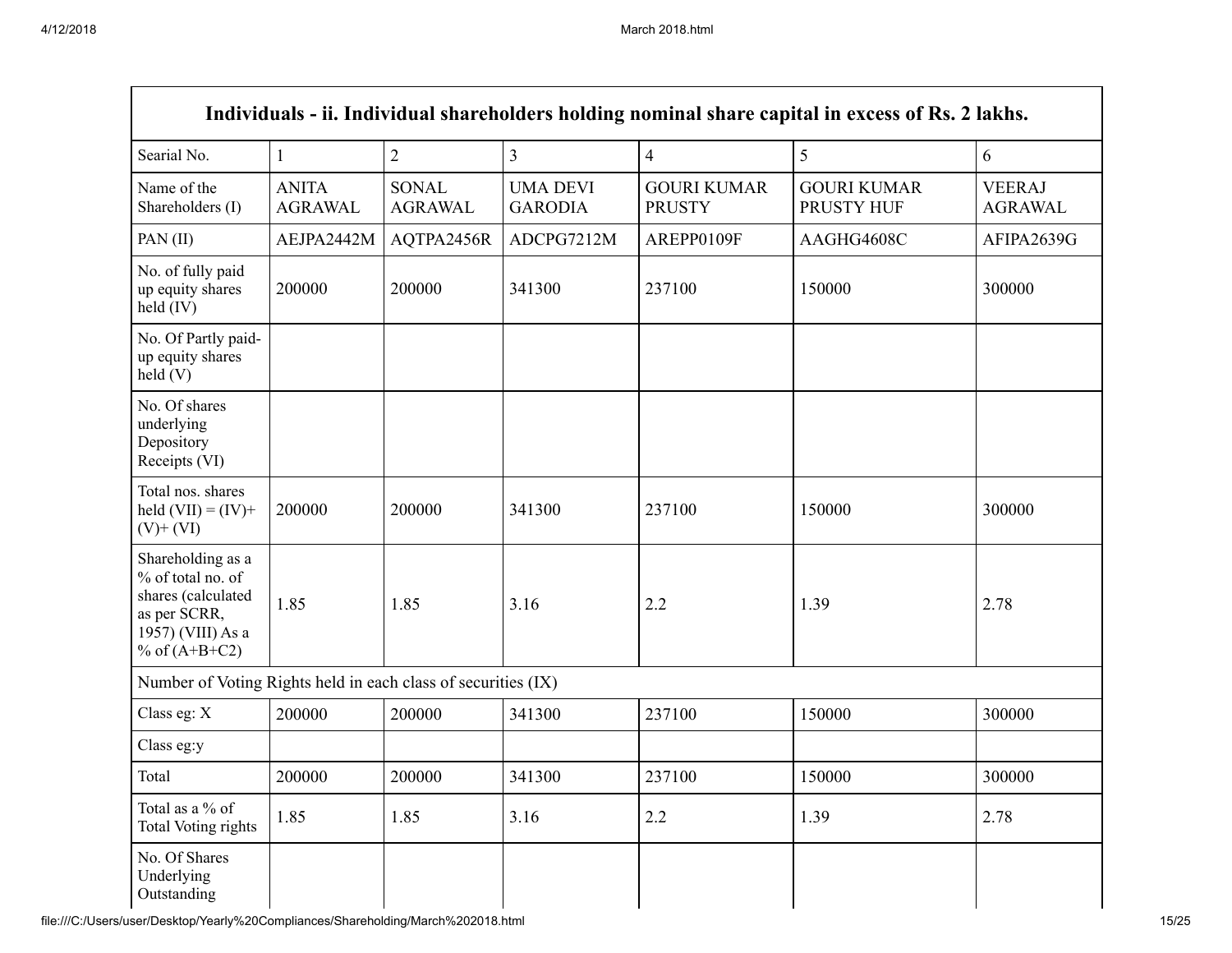| convertible<br>securities $(X)$                                                                                                                                                      |        |        |        |        |        |        |
|--------------------------------------------------------------------------------------------------------------------------------------------------------------------------------------|--------|--------|--------|--------|--------|--------|
| No. of Shares<br>Underlying<br>Outstanding<br>Warrants (Xi)                                                                                                                          |        |        |        |        |        |        |
| No. Of Shares<br>Underlying<br>Outstanding<br>convertible<br>securities and No.<br>Of Warrants (Xi)<br>(a)                                                                           |        |        |        |        |        |        |
| Shareholding, as a<br>% assuming full<br>conversion of<br>convertible<br>securities (as a<br>percentage of<br>diluted share<br>capital) (XI)=<br>$(VII)+(X)$ As a %<br>of $(A+B+C2)$ | 1.85   | 1.85   | 3.16   | 2.2    | 1.39   | 2.78   |
| Number of Locked in shares (XII)                                                                                                                                                     |        |        |        |        |        |        |
| No. $(a)$                                                                                                                                                                            |        |        |        |        |        |        |
| As a % of total<br>Shares held (b)                                                                                                                                                   |        |        |        |        |        |        |
| Number of equity<br>shares held in<br>dematerialized<br>form (XIV)                                                                                                                   | 200000 | 200000 | 341300 | 237100 | 150000 | 300000 |
| Reason for not providing PAN                                                                                                                                                         |        |        |        |        |        |        |
| Reason for not<br>providing PAN                                                                                                                                                      |        |        |        |        |        |        |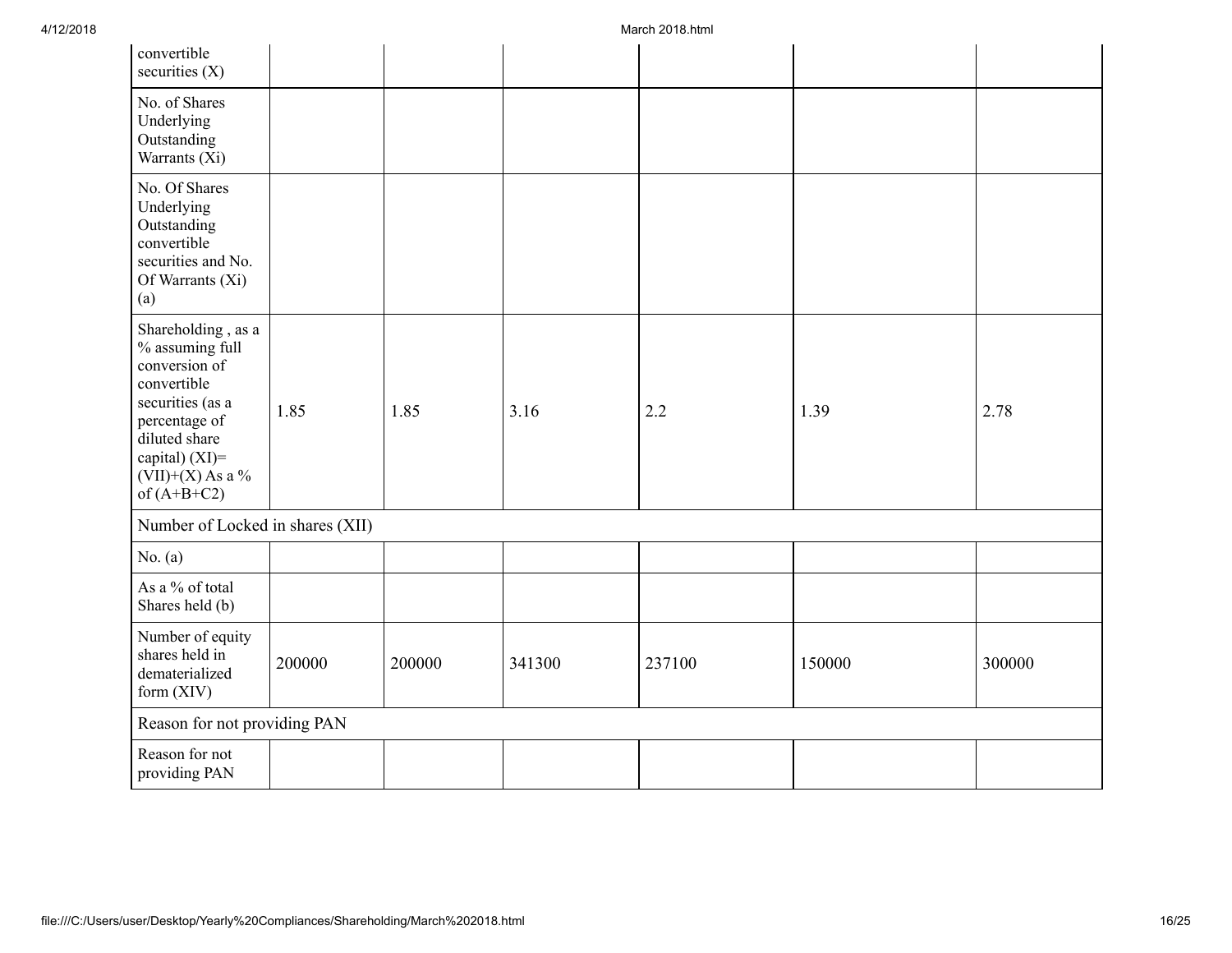|                                                                                                                      | Individuals - ii. Individual shareholders holding nominal share capital in excess of Rs. 2 lakhs. |
|----------------------------------------------------------------------------------------------------------------------|---------------------------------------------------------------------------------------------------|
| Searial No.                                                                                                          |                                                                                                   |
| Name of the<br>Shareholders (I)                                                                                      | Click here to go back                                                                             |
| PAN $(II)$                                                                                                           | Total                                                                                             |
| No. of fully paid<br>up equity shares<br>$held$ (IV)                                                                 | 1428400                                                                                           |
| No. Of Partly paid-<br>up equity shares<br>held(V)                                                                   |                                                                                                   |
| No. Of shares<br>underlying<br>Depository<br>Receipts (VI)                                                           |                                                                                                   |
| Total nos. shares<br>held $(VII) = (IV) +$<br>$(V)$ + $(VI)$                                                         | 1428400                                                                                           |
| Shareholding as a<br>% of total no. of<br>shares (calculated<br>as per SCRR,<br>1957) (VIII) As a<br>% of $(A+B+C2)$ | 13.24                                                                                             |
|                                                                                                                      | Number of Voting Rights held in each class of securities (IX)                                     |
| Class eg: X                                                                                                          | 1428400                                                                                           |
| Class eg:y                                                                                                           |                                                                                                   |
| Total                                                                                                                | 1428400                                                                                           |
| Total as a % of<br><b>Total Voting rights</b>                                                                        | 13.24                                                                                             |
| No. Of Shares<br>Underlying<br>Outstanding                                                                           |                                                                                                   |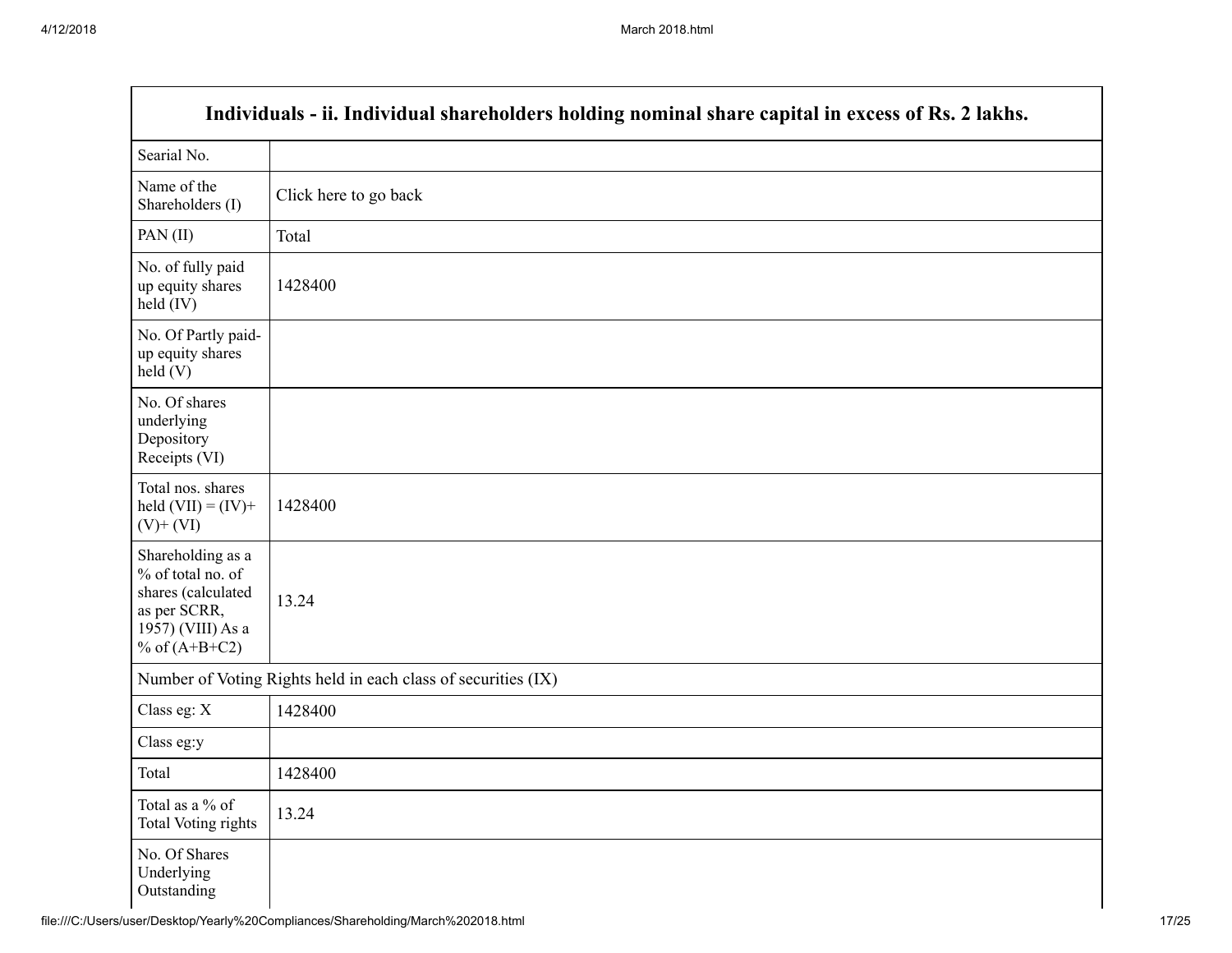| convertible<br>securities $(X)$                                                                                                                                                      |         |
|--------------------------------------------------------------------------------------------------------------------------------------------------------------------------------------|---------|
| No. of Shares<br>Underlying<br>Outstanding<br>Warrants (Xi)                                                                                                                          |         |
| No. Of Shares<br>Underlying<br>Outstanding<br>convertible<br>securities and No.<br>Of Warrants (Xi)<br>(a)                                                                           |         |
| Shareholding, as a<br>% assuming full<br>conversion of<br>convertible<br>securities (as a<br>percentage of<br>diluted share<br>capital) (XI)=<br>$(VII)+(X)$ As a %<br>of $(A+B+C2)$ | 13.24   |
| Number of Locked in shares (XII)                                                                                                                                                     |         |
| No. $(a)$                                                                                                                                                                            |         |
| As a % of total<br>Shares held (b)                                                                                                                                                   |         |
| Number of equity<br>shares held in<br>dematerialized<br>form $(XIV)$                                                                                                                 | 1428400 |
| Reason for not providing PAN                                                                                                                                                         |         |
| Reason for not<br>providing PAN                                                                                                                                                      |         |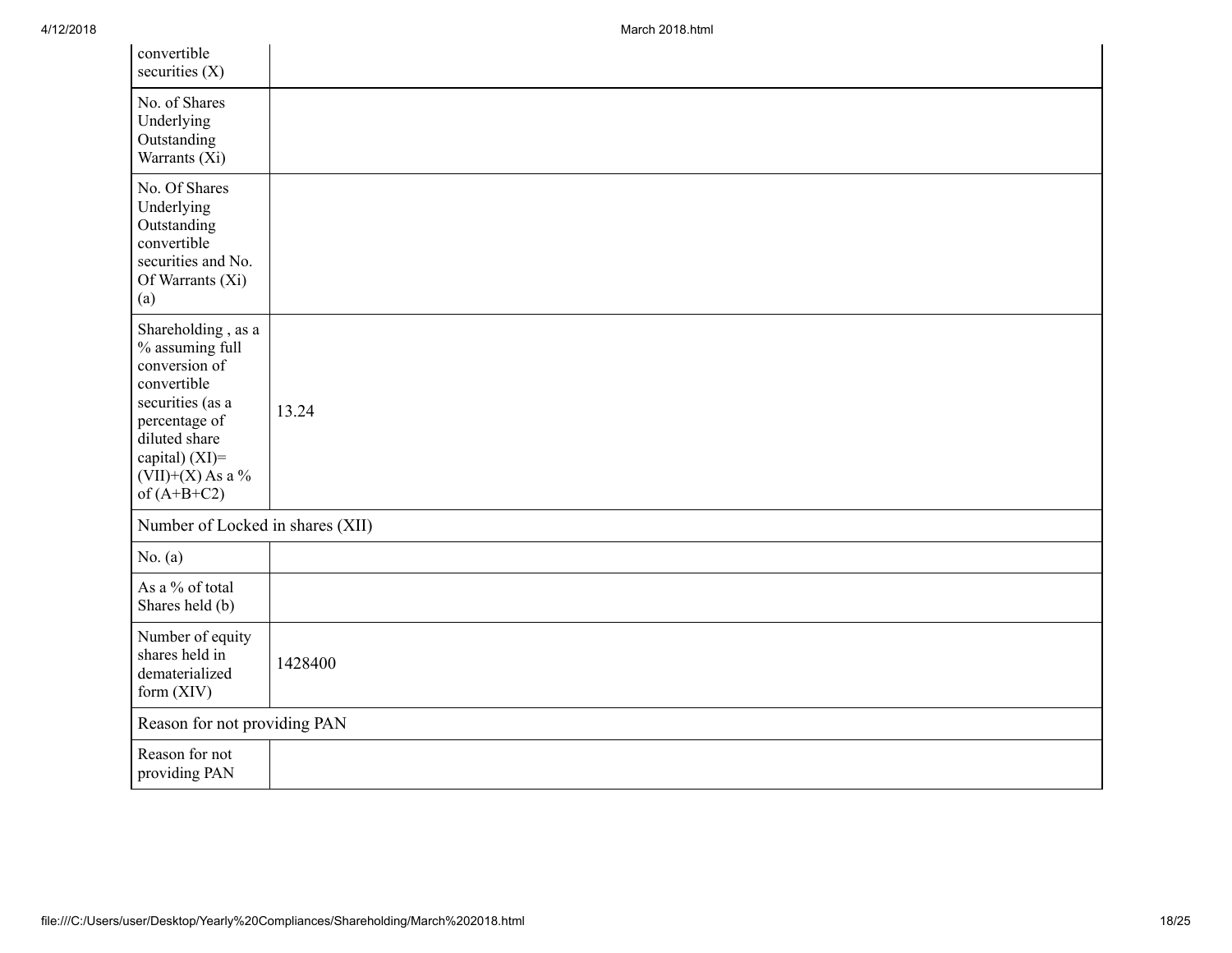| Any Other (specify)                                                          |                                     |                     |                                                                     |                                                                      |                                                                     |                                                                      |                            |
|------------------------------------------------------------------------------|-------------------------------------|---------------------|---------------------------------------------------------------------|----------------------------------------------------------------------|---------------------------------------------------------------------|----------------------------------------------------------------------|----------------------------|
| Searial No.                                                                  |                                     | $\overline{2}$      | $\overline{3}$                                                      | 4                                                                    | 5                                                                   | 6                                                                    | $\overline{7}$             |
| Category                                                                     | Non-<br>Resident<br>Indian<br>(NRI) | Clearing<br>Members | <b>Bodies Corporate</b>                                             | <b>Bodies Corporate</b>                                              | <b>Bodies Corporate</b>                                             | <b>Bodies Corporate</b>                                              | <b>Bodies</b><br>Corporate |
| Category / More<br>than 1 percentage                                         | Category                            | Category            | More than 1<br>percentage of<br>shareholding                        | More than 1<br>percentage of<br>shareholding                         | More than 1<br>percentage of<br>shareholding                        | More than 1<br>percentage of<br>shareholding                         | Category                   |
| Name of the<br>Shareholders (I)                                              |                                     |                     | <b>SIGNET</b><br><b>VINIMAY</b><br><b>PRIVATE</b><br><b>LIMITED</b> | <b>SPICE</b><br><b>MERCHANTS</b><br><b>PRIVATE</b><br><b>LIMITED</b> | <b>WINALL</b><br><b>VINIMAY</b><br><b>PRIVATE</b><br><b>LIMITED</b> | <b>APEX</b><br><b>COMMOTRADE</b><br><b>PRIVATE</b><br><b>LIMITED</b> |                            |
| PAN(II)                                                                      |                                     |                     | AAMCS1712Q                                                          | AAPCS7492G                                                           | AAACW8004B                                                          | AAJCA4459K                                                           |                            |
| No. of the<br>Shareholders (I)                                               |                                     | 7                   | 1                                                                   |                                                                      | 1                                                                   |                                                                      | 11                         |
| No. of fully paid<br>up equity shares<br>held (IV)                           | 20                                  | 8428                | 127638                                                              | 127638                                                               | 283641                                                              | 354550                                                               | 942176                     |
| No. Of Partly paid-<br>up equity shares<br>held(V)                           |                                     |                     |                                                                     |                                                                      |                                                                     |                                                                      |                            |
| No. Of shares<br>underlying<br>Depository<br>Receipts (VI)                   |                                     |                     |                                                                     |                                                                      |                                                                     |                                                                      |                            |
| Total nos. shares<br>held $(VII) = (IV) +$<br>$(V)$ + $(VI)$                 | 20                                  | 8428                | 127638                                                              | 127638                                                               | 283641                                                              | 354550                                                               | 942176                     |
| Shareholding as a<br>% of total no. of<br>shares (calculated<br>as per SCRR, | $\overline{0}$                      | 0.08                | 1.18                                                                | 1.18                                                                 | 2.63                                                                | 3.29                                                                 | 8.73                       |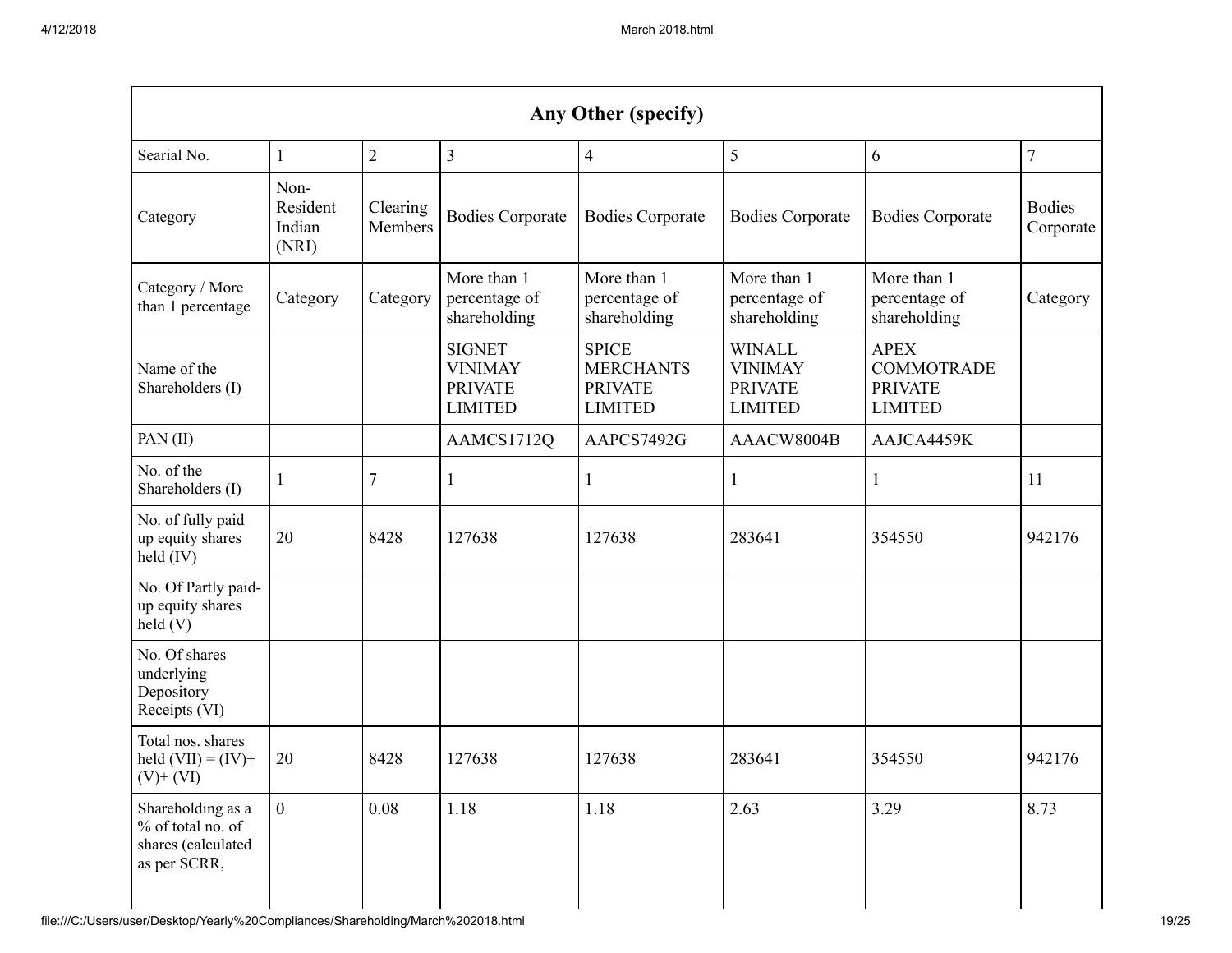4/12/2018 March 2018.html

| Number of Voting Rights held in each class of securities (IX)<br>Class eg: X<br>20<br>127638<br>8428<br>127638<br>283641<br>354550<br>Class eg:y                                                                                                 | 942176<br>942176 |
|--------------------------------------------------------------------------------------------------------------------------------------------------------------------------------------------------------------------------------------------------|------------------|
|                                                                                                                                                                                                                                                  |                  |
|                                                                                                                                                                                                                                                  |                  |
|                                                                                                                                                                                                                                                  |                  |
| Total<br>20<br>8428<br>127638<br>354550<br>127638<br>283641                                                                                                                                                                                      |                  |
| Total as a % of<br>1.18<br>3.29<br>$\mathbf{0}$<br>0.08<br>1.18<br>2.63<br><b>Total Voting rights</b>                                                                                                                                            | 8.73             |
| No. Of Shares<br>Underlying<br>Outstanding<br>convertible<br>securities $(X)$                                                                                                                                                                    |                  |
| No. of Shares<br>Underlying<br>Outstanding<br>Warrants (Xi)                                                                                                                                                                                      |                  |
| No. Of Shares<br>Underlying<br>Outstanding<br>convertible<br>securities and No.<br>Of Warrants (Xi)<br>(a)                                                                                                                                       |                  |
| Shareholding, as a<br>% assuming full<br>conversion of<br>convertible<br>securities (as a<br>$\boldsymbol{0}$<br>0.08<br>3.29<br>1.18<br>1.18<br>2.63<br>percentage of<br>diluted share<br>capital) (XI)=<br>$(VII)+(X)$ As a %<br>of $(A+B+C2)$ | 8.73             |
| Number of Locked in shares (XII)                                                                                                                                                                                                                 |                  |
| No. $(a)$                                                                                                                                                                                                                                        |                  |
| As a % of total<br>Shares held (b)                                                                                                                                                                                                               |                  |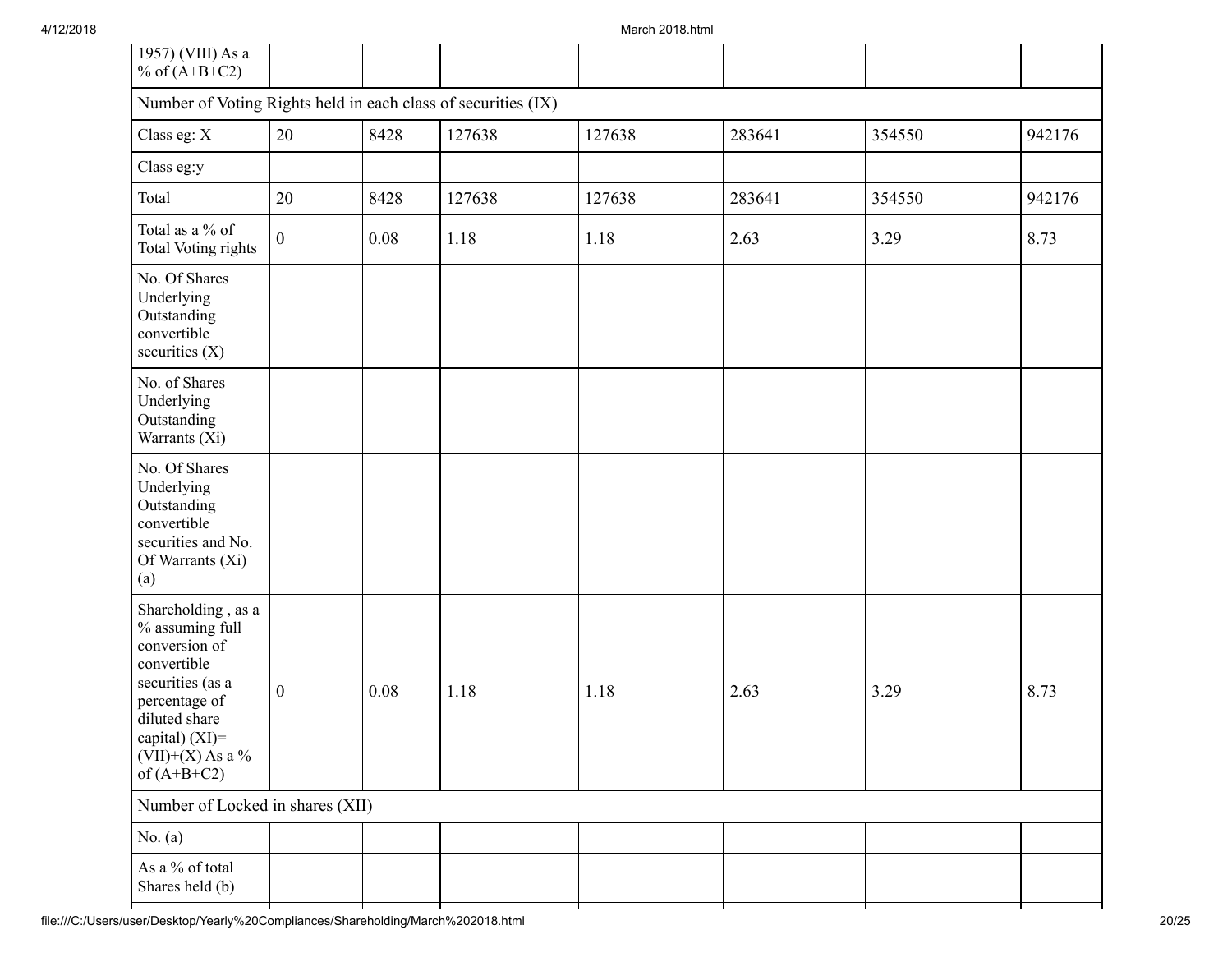|  | 4/12/2018 |  |
|--|-----------|--|
|--|-----------|--|

March 2018.html

| Number of equity<br>shares held in<br>dematerialized<br>form $(XIV)$ | $\theta$ | 8428 | 127638 | 127638 | 283641 | 354550 | 923826 |
|----------------------------------------------------------------------|----------|------|--------|--------|--------|--------|--------|
| Reason for not providing PAN                                         |          |      |        |        |        |        |        |
| Reason for not<br>providing PAN                                      |          |      |        |        |        |        |        |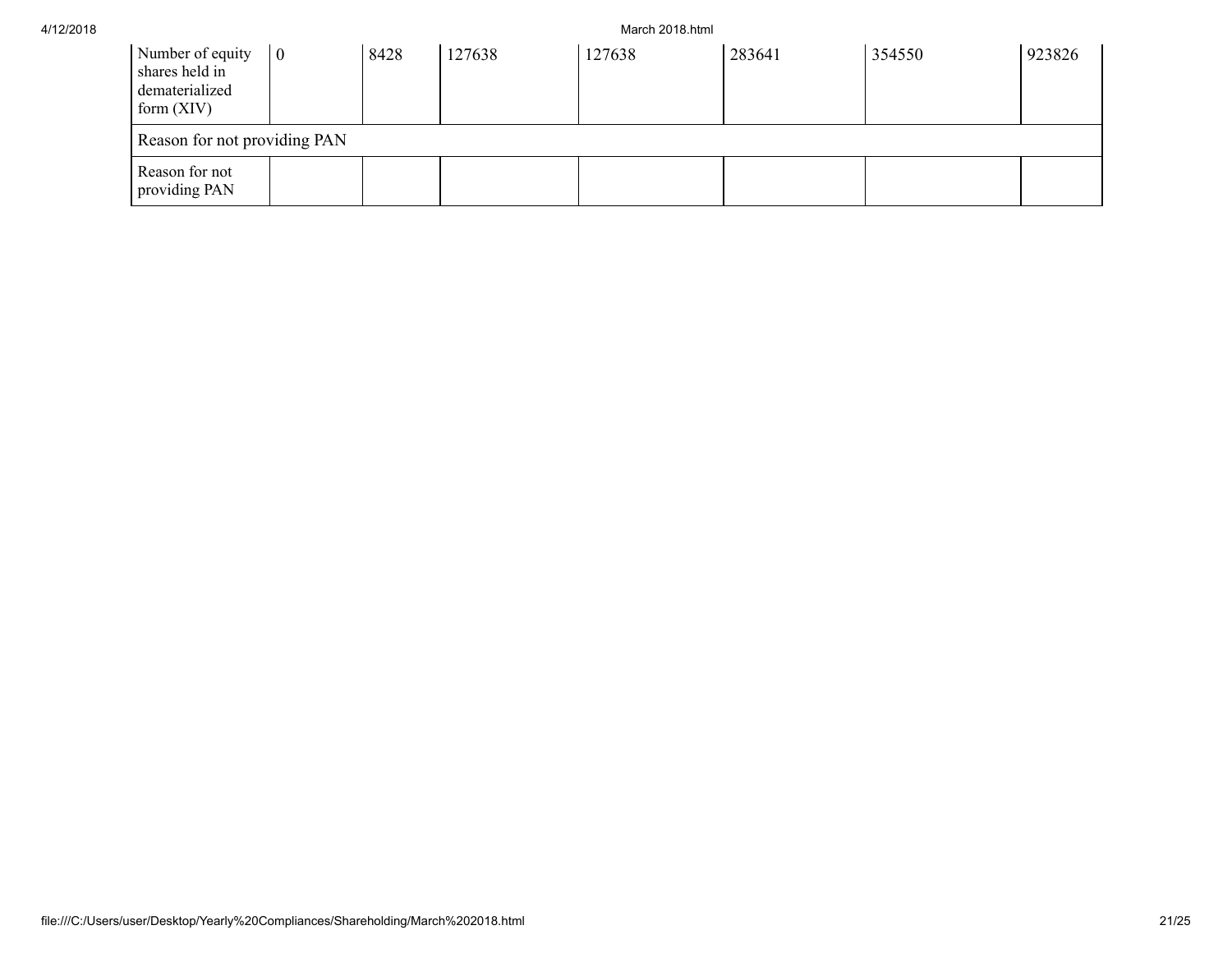|                                                                                                                      | <b>Any Other (specify)</b>                                    |
|----------------------------------------------------------------------------------------------------------------------|---------------------------------------------------------------|
| Searial No.                                                                                                          |                                                               |
| Category                                                                                                             |                                                               |
| Category / More<br>than 1 percentage                                                                                 |                                                               |
| Name of the<br>Shareholders (I)                                                                                      | Click here to go back                                         |
| PAN(II)                                                                                                              | Total                                                         |
| No. of the<br>Shareholders (I)                                                                                       | 19                                                            |
| No. of fully paid<br>up equity shares<br>held (IV)                                                                   | 950624                                                        |
| No. Of Partly paid-<br>up equity shares<br>held(V)                                                                   |                                                               |
| No. Of shares<br>underlying<br>Depository<br>Receipts (VI)                                                           |                                                               |
| Total nos. shares<br>held $(VII) = (IV) +$<br>$(V)$ + $(VI)$                                                         | 950624                                                        |
| Shareholding as a<br>% of total no. of<br>shares (calculated<br>as per SCRR,<br>1957) (VIII) As a<br>% of $(A+B+C2)$ | 8.81                                                          |
|                                                                                                                      | Number of Voting Rights held in each class of securities (IX) |
| Class eg: X                                                                                                          | 950624                                                        |
| Class eg:y                                                                                                           |                                                               |
|                                                                                                                      |                                                               |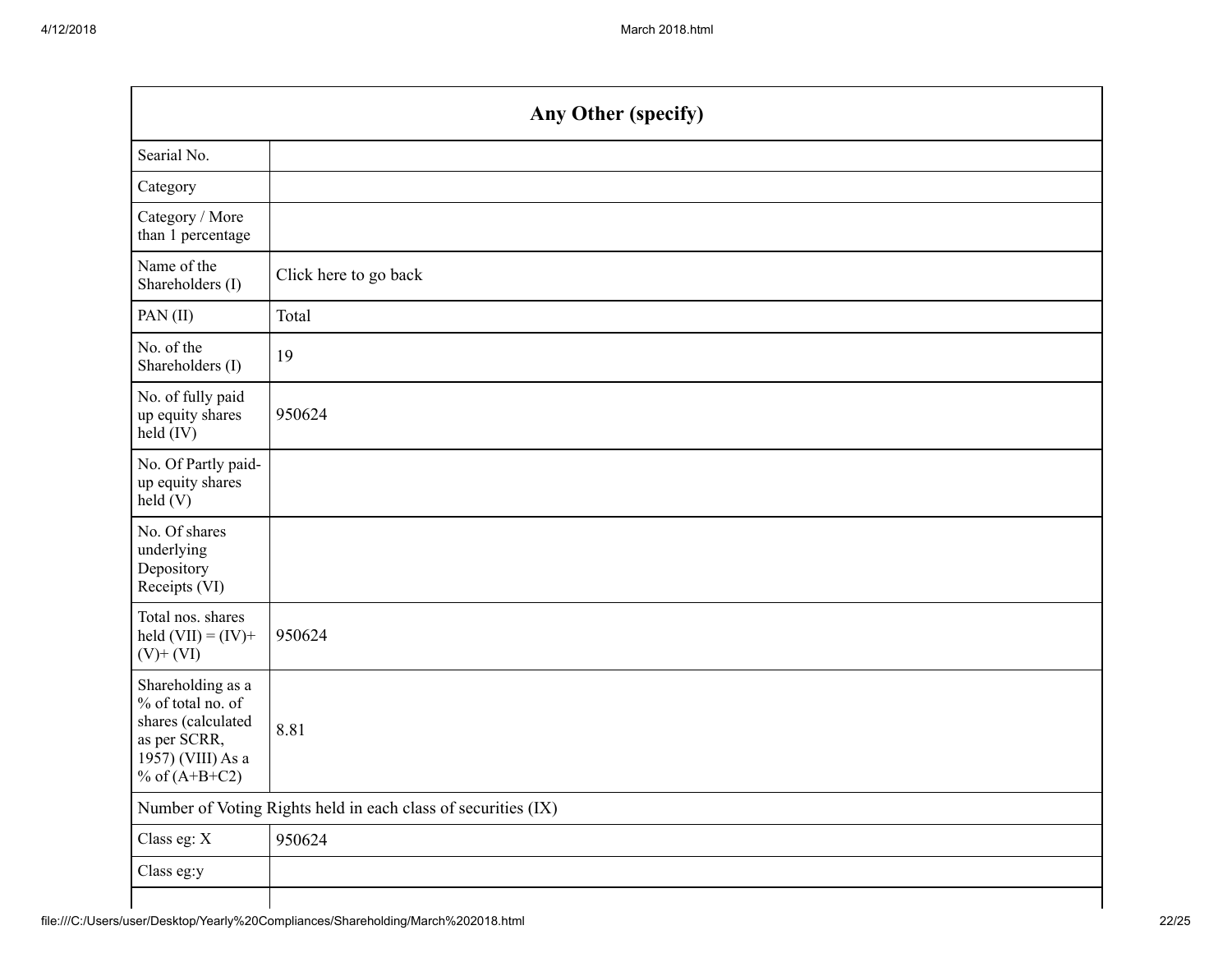| Total                                                                                                                                                                                   | 950624 |
|-----------------------------------------------------------------------------------------------------------------------------------------------------------------------------------------|--------|
| Total as a % of<br>Total Voting rights                                                                                                                                                  | 8.81   |
| No. Of Shares<br>Underlying<br>Outstanding<br>convertible<br>securities (X)                                                                                                             |        |
| No. of Shares<br>Underlying<br>Outstanding<br>Warrants (Xi)                                                                                                                             |        |
| No. Of Shares<br>Underlying<br>Outstanding<br>convertible<br>securities and No.<br>Of Warrants (Xi)<br>(a)                                                                              |        |
| Shareholding, as a<br>$\%$ assuming full<br>conversion of<br>convertible<br>securities (as a<br>percentage of<br>diluted share<br>capital) (XI)=<br>$(VII)+(X)$ As a %<br>of $(A+B+C2)$ | 8.81   |
| Number of Locked in shares (XII)                                                                                                                                                        |        |
| No. $(a)$                                                                                                                                                                               |        |
| As a % of total<br>Shares held (b)                                                                                                                                                      |        |
| Number of equity<br>shares held in<br>dematerialized<br>form (XIV)                                                                                                                      | 932254 |
| Reason for not providing PAN                                                                                                                                                            |        |
| Reason for not                                                                                                                                                                          |        |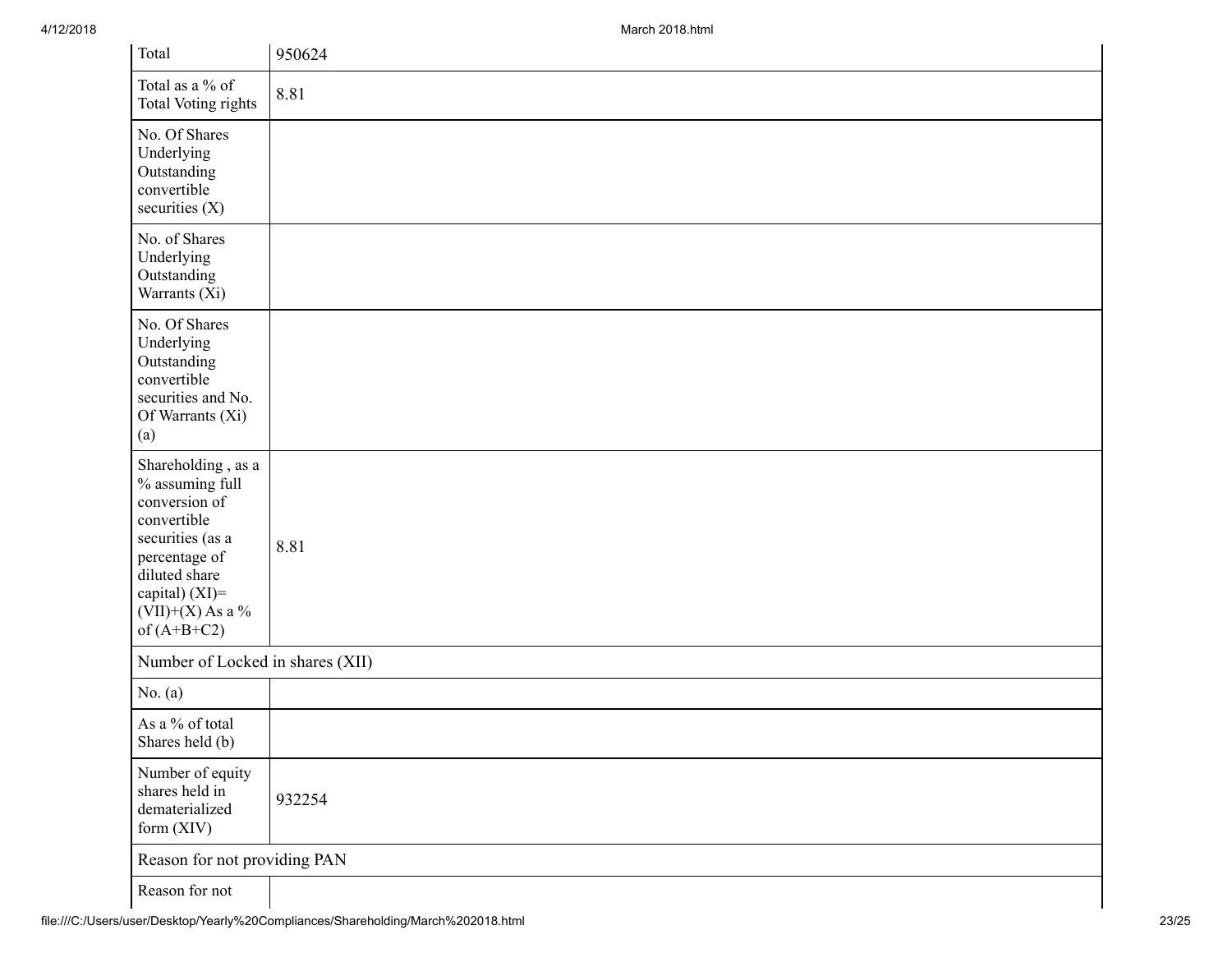providing PAN